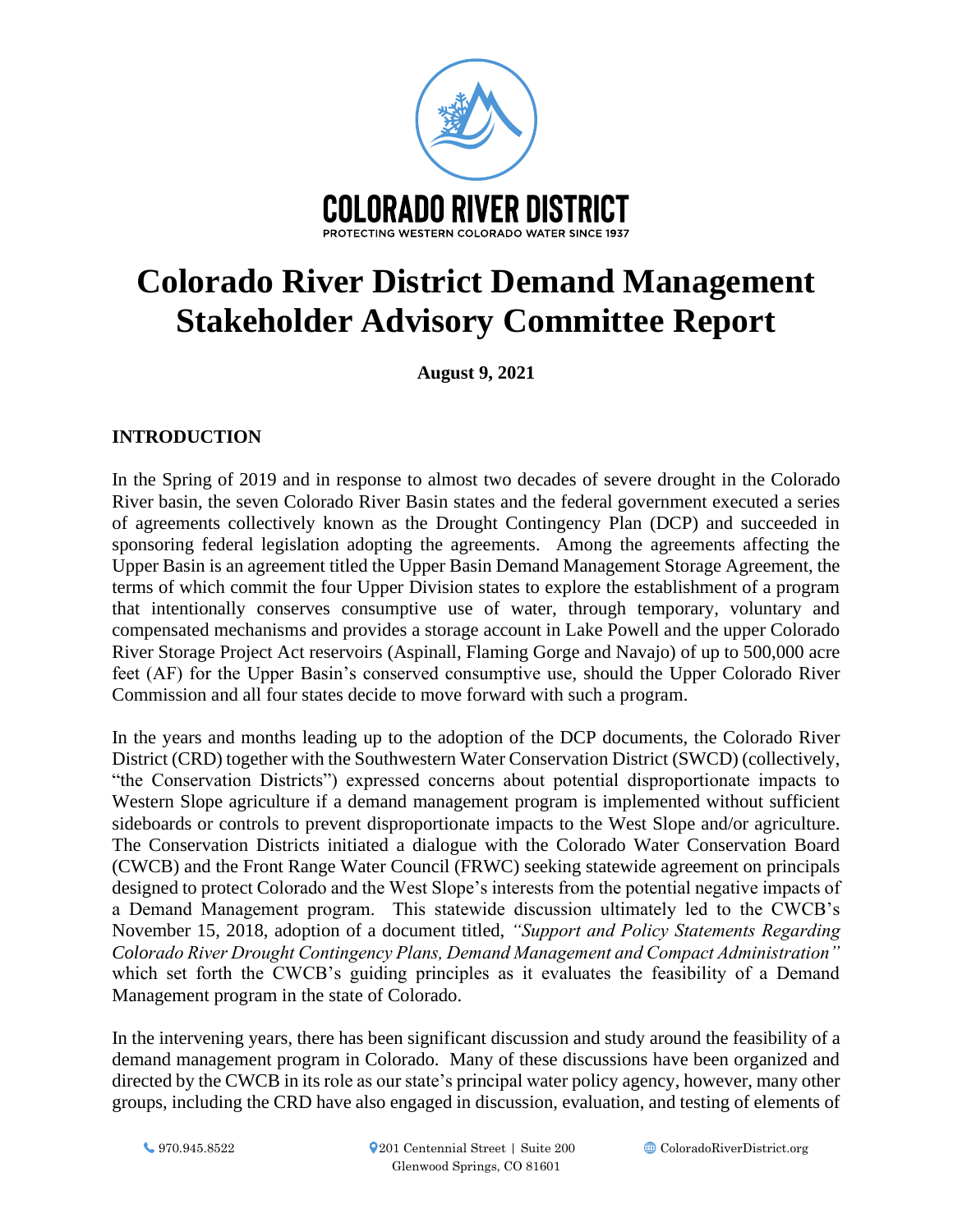

a potential demand management program. The CRD is engaged in these discussions in order to fulfill its mission, "*to lead in the protection, conservation, use, and development of the water resources of the Colorado River Basin for the welfare of the District, and to safeguard for Colorado all waters of the Colorado River to which the state is entitled*." More specifically, the CRD is empowered, "*to make surveys and conduct investigations to determine the best manner of utilizing stream flows within the district and the amount of such stream flow or other water supply . . . and to perform all acts and things necessary or advisable to secure and insure an adequate supply of water, present and future, for irrigation, mining, manufacturing, and domestic purposes."* CRS §37-46-107(1)(c).

The CRD Board has not formally taken a position supporting or opposing the establishment of a demand management program in Colorado. The CRD, collaborated with partners including but not limited to, SWCD, The Nature Conservancy (TNC), Tri-State Generation and Transmission, Inc., Uncompahgre Valley Water Users Association, the Upper Gunnison River Water Conservancy District, the Grand Valley Water Users Association and all four West Slope Round Tables to conduct several related evaluations including but not limited to, Phase III of the Colorado River Risk Study, the Secondary Economic Impact Study, and convened the group of stakeholders that resulted in this report.

Through all of these discussions, it became clear that there is not unanimous agreement regarding the advisability and/or feasibility of a demand management program among constituents within the River District boundaries. There are water users and constituents who have embraced the concept of a demand management program, there are others who are adamantly opposed and there appears to be a significant number of constituents who are hesitant, undecided or have no opinion due to being not sufficiently informed about the complexity of the hydrologic imbalance in the Colorado River and the even more complex range of solutions or potential outcomes.

Given the variety of perspectives on the potential demand management program, the CRD initiated this grassroots stakeholder process to advise the CRD and the CWCB staff and boards. CRD believed that by creating an advisory stakeholder group, which is representative of the various geographic regions and water user sectors within the sprawling CRD territory, CRD could create a process where water users were provided information and education on the various aspects of a potential demand management program and then through an open, collaborative and facilitated dialogue, those water users could provide direction and advice to the CRD staff who would then report to both the CRD board and the CWCB with the hopes of influencing the structure, shape and operation of a potential demand management program in Colorado.

# **STAKEHOLDER GROUP COMPOSITION**

The committee included sixteen stakeholders representing interests from across the West Slope.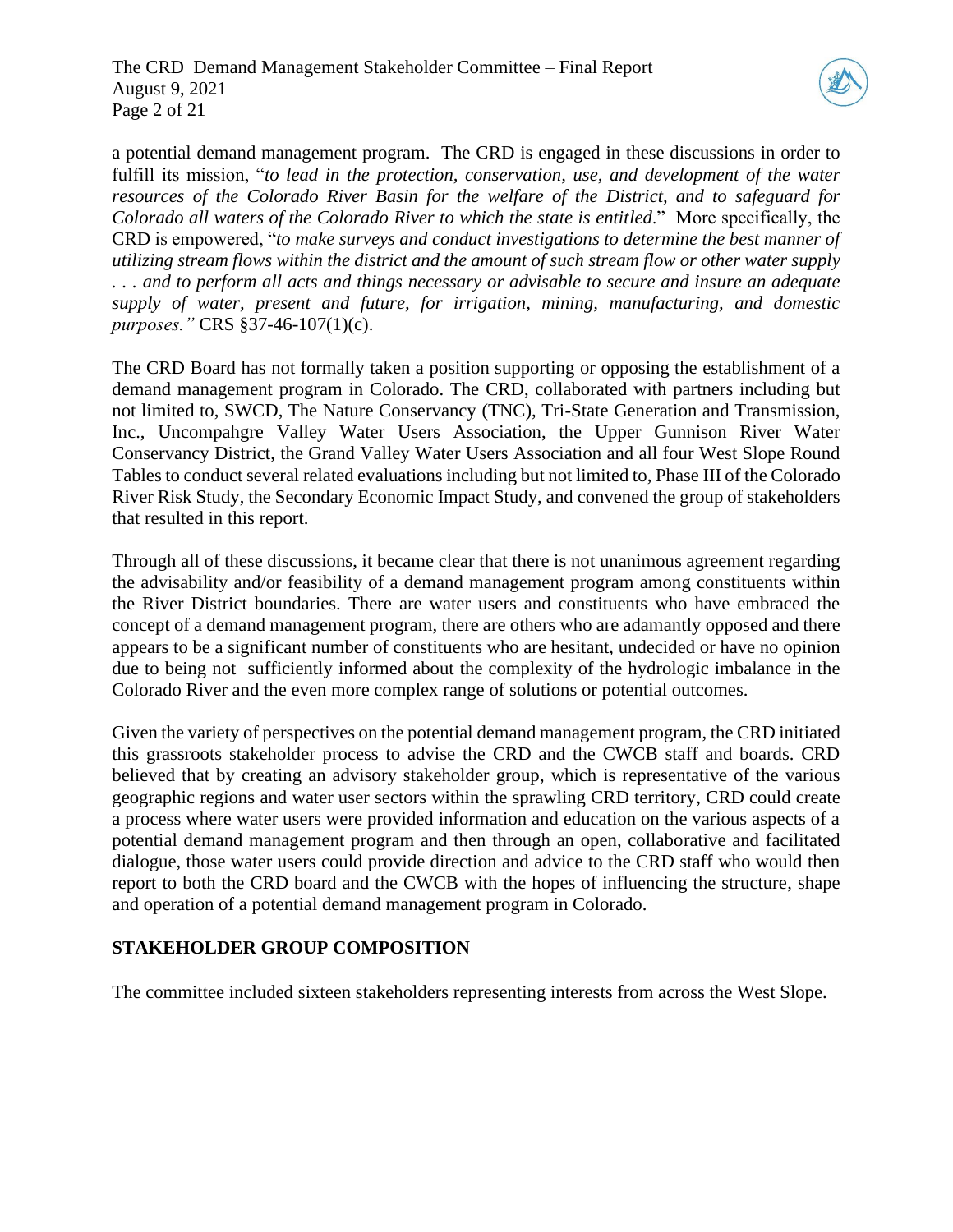

| <b>Stakeholder</b>  | <b>Basin</b>                     | <b>Sector</b>                                                   | Organization                                                                                                                          |  |
|---------------------|----------------------------------|-----------------------------------------------------------------|---------------------------------------------------------------------------------------------------------------------------------------|--|
| Mike Berry          | <b>Gunnison River</b>            | Municipal Water Provider                                        | Tri-County Water Conservancy<br><b>District</b>                                                                                       |  |
| Jackie Brown        | Yampa River                      | Energy                                                          | Tri State Generation and<br>Transmission, Inc.                                                                                        |  |
| Paul Bruchez        | Colorado River                   | Agriculture                                                     | <b>Reeder Creek Ranch</b>                                                                                                             |  |
| Mike Camblin        | Yampa River                      | Agriculture                                                     | <b>Maybell Ditch Company</b>                                                                                                          |  |
| <b>Jason Cowles</b> | Colorado River                   | Municipal Water Provider                                        | Eagle River Water & Sanitation<br>District and Authority                                                                              |  |
| Aaron Derwingson    | West Slope                       | Environment                                                     | The Nature Conservancy                                                                                                                |  |
| <b>Allen Distal</b> | <b>Gunnison River</b>            | <b>Agricultural Water Provider</b>                              | <b>Bostwick Park Water Conservancy</b><br>District                                                                                    |  |
| Scot Dodero         | Colorado River                   | Agricultural Producer and<br><b>Agricultural Water Provider</b> | <b>Silt Water Conservancy District</b>                                                                                                |  |
| Daris Jutten        | <b>Gunnison River</b>            | Agricultural Producer and<br><b>Agricultural Water Provider</b> | <b>Ouray County Water Users</b><br><b>Association/Uncompahgre Water</b><br><b>Users Association/Lazy K Bar</b><br>Land and Cattle Co. |  |
| Kirsten Kurath      | Colorado River                   | Municipal Water Provider                                        | Ute Water Conservancy District                                                                                                        |  |
| Chelsie Miera       | West Slope                       | Energy                                                          | West Slope Colorado Oil & Gas<br><b>Association, Executive Director</b>                                                               |  |
| John Redmond        | Yampa River                      | Agricultural Producer and<br><b>Agricultural Water Provider</b> | <b>Upper Yampa Water Conservancy</b><br>District, Irrigator                                                                           |  |
| <b>Ben Rogers</b>   | White River                      | Agriculture                                                     | <b>Highland Ditch Company</b>                                                                                                         |  |
| Gary Shimanowitz    | Colorado &<br>Gunnison<br>Rivers | Recreation                                                      | Vail Associates                                                                                                                       |  |
| Andy Spann          | <b>Gunnison River</b>            | Agricultural Producer and<br><b>Agricultural Water Provider</b> | <b>Upper Gunnison River Water</b><br><b>Conservancy District</b>                                                                      |  |
| <b>Troy Waters</b>  | Colorado River                   | Agricultural Producer and<br><b>Agricultural Water Provider</b> | <b>Grand Valley Water Users</b><br>Association                                                                                        |  |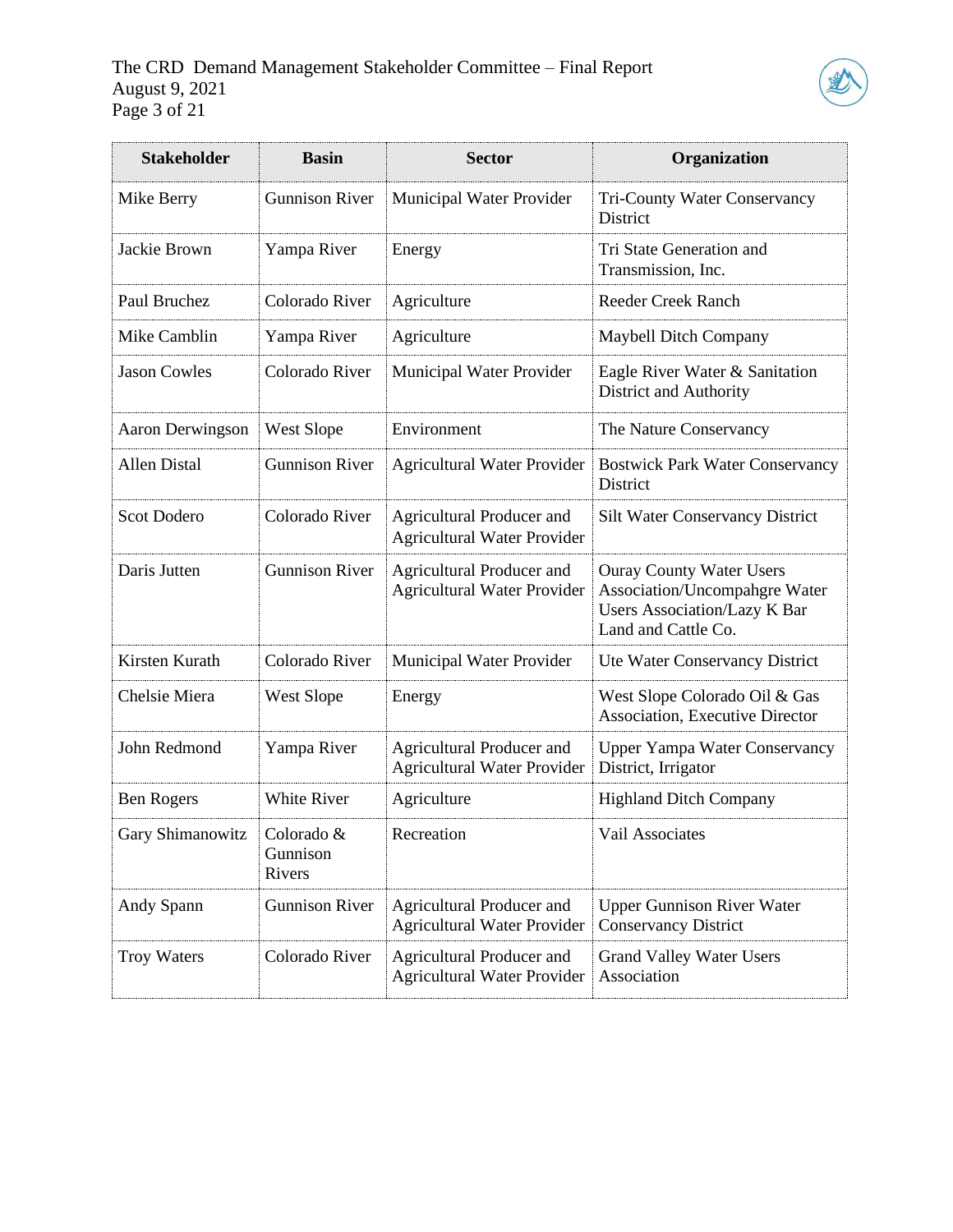

# **PROCESS**

At the end of 2020, a Demand Management Stakeholder Advisory Committee was convened by the CRD with the purpose of providing insight and guidance to the CRD on how a demand management program could serve the interest of the West Slope. The committee's purpose was to:

- Confirm and refine the guiding principles to inform the development of a demand management program that addresses the specific interest of the Western Slope water users.
- Identify the desirable and undesirable aspects of a potential demand management program based on the most up to date concepts being explored.
- Identify preferred criteria for how to evaluate a demand management program.
- Identify where additional legal and/or technical information is needed to address the concerns of the Western Slope water users.

Emerging early from the process was the identification of the values and interests that the committee wanted to represent. The values and interests remained consistent throughout this process.

#### Value Statements

- COLORADO'S BEAUTY: Snow on the mountains, green valleys, and water in the rivers define Colorado.
- HERITAGE: Agriculture and recreation are the heritage of Colorado and are intertwined. Agriculture is integral to our communities, supports our scenic vistas, and agricultural flows benefit river systems, particularly during droughts.
- HEALTHY ECOSYSTEMS: Wildlife habitat and healthy river systems provide critical ecosystem services and support our agriculture, tourism-based economy, and our high quality of life.
- THRIVING ECONOMIES: Local communities across the state have resilient, vibrant, and diverse economies.
- FAIRNESS: We value everyone participating in the creation of solutions that do their best to address our individual and shared needs with the recognition that it is impossible for anyone to get everything they want.
- STEWARDSHIP: We understand water is life and are committed to wise water resource management. This is demonstrated by the fact many of us are already working on water resource management projects.

In addition to exploring more specific recommendations, the committee spent significant time addressing questions of Colorado River management, how a demand management program might be structured, public perceptions that could impact participation, and the interrelated negative impacts that drought and involuntary curtailment could have on agriculture, local economies, and river systems.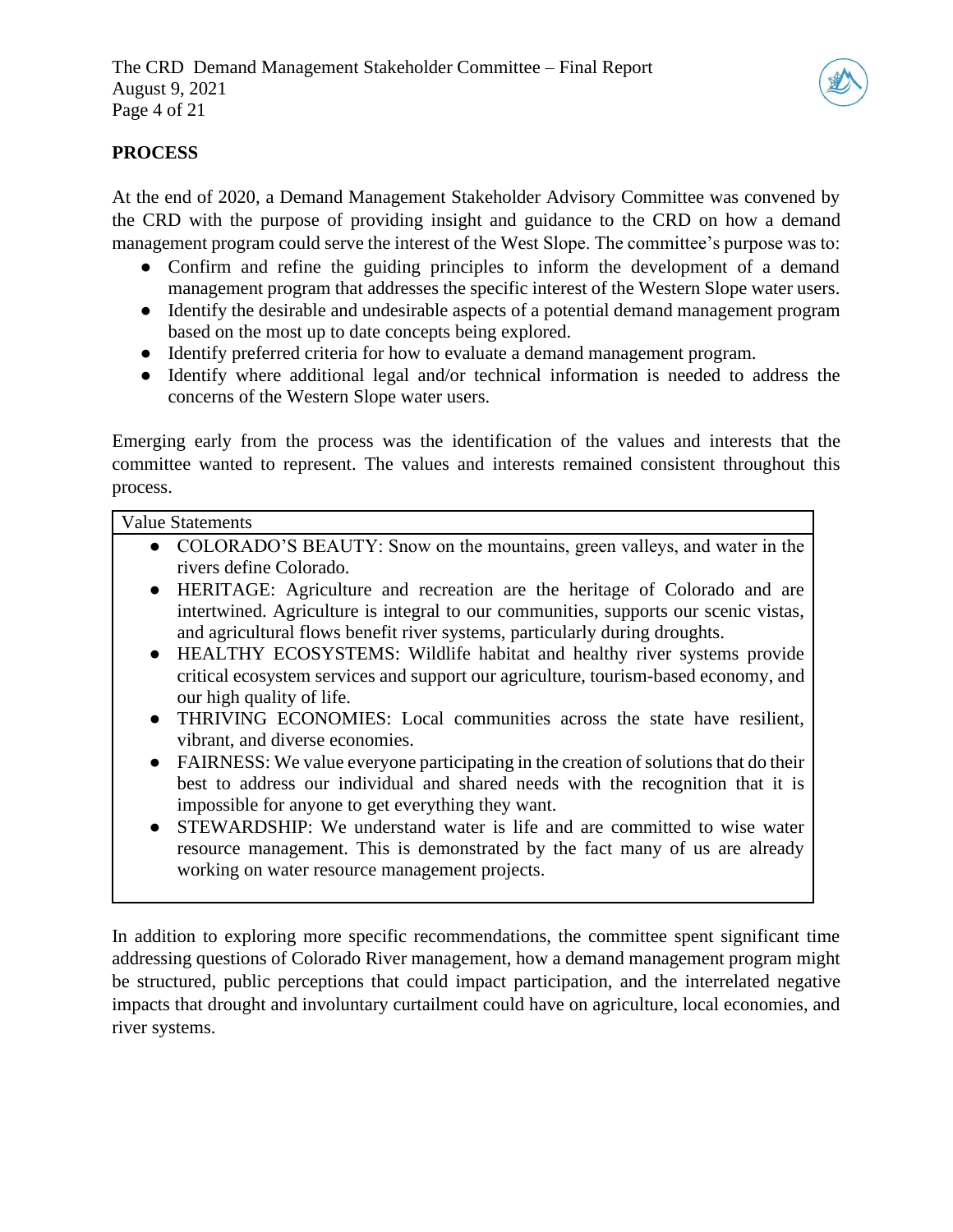

One of the desired outcomes of the committee process was to explore how agriculture can be successful and thrive despite increasing pressures within the Colorado River Basin. The stakeholders representing the agriculture perspective expressed:

- Clear understanding of the changing conditions in the Colorado River Basin and frustration with the Colorado River 2007 Interim Guidelines which was perceived as driving basin states into an unnecessary crisis.
- A strong distrust of decision-making and programs driven by the state government. Many do not view the state as representing the best interest of agriculture on the West Slope and instead, are making decisions that are driven by East Slope and municipal interests. The committee, agriculture as well as those representing other interests, hold a profound fear that the West Slope agriculture will be sacrificed to meet the Front Range and Lower Basin urban interests, either through a demand management program, involuntary curtailment, or condemnation.
- A preference for a voluntary and compensated option, rather than mandatory requirement, for agriculture to cut back water use.
- Many producers have a concern that the development of a demand management program will be overly complicated or restrictive and therefore fail to achieve the intended goal of preventing a compact violation.
- A strong position that in order for agriculture to participate in any program, the pain has to be shared across sectors and the state. Otherwise, the program will not be viewed as fair and instead, viewed as agriculture bearing the full burden of a statewide problem.
- Agriculture has experience with responding to drought conditions and adjusting its operation. It is critically important for any program with the goal of reducing water demand to allow sufficient planning time for operators to plan to participate. Decisions are often made a year or more in advance of when crops are planted.
- The economics of a demand management program need to account for the full costs of water use reductions, within reasonable limits, to adequately incentivize participation. While demand management program participation may not be an economically viable choice for all agricultural producers, such a program needs to provide sufficient compensation to make participation a worthwhile alternative to production.
- Not all crops, soils, operations, or water systems are equal, and a demand management program needs to be flexible enough to allow for projects that may be more resilient to water demand management practices to participate more and include an adaptation of program design as learning occurs over time.
- Agricultural operators understand the need to become more resilient. If done thoughtfully and carefully, a demand management program could be a way for operators to invest in upgrades to their operation over time and to support the agriculture sector in Colorado.

The committee also expressed concern over the potentially devastating impacts to West Slope rural economies if the Colorado River Basin situation is resolved through either involuntary curtailment or a poorly designed demand management program. Agriculture has been a steady economic foundation in many communities and the loss of agriculture would likely result in the decline of the communities as well. The alternative economic development option touted is recreation which brings with it its own water resource management challenges such as adequate in-stream flows.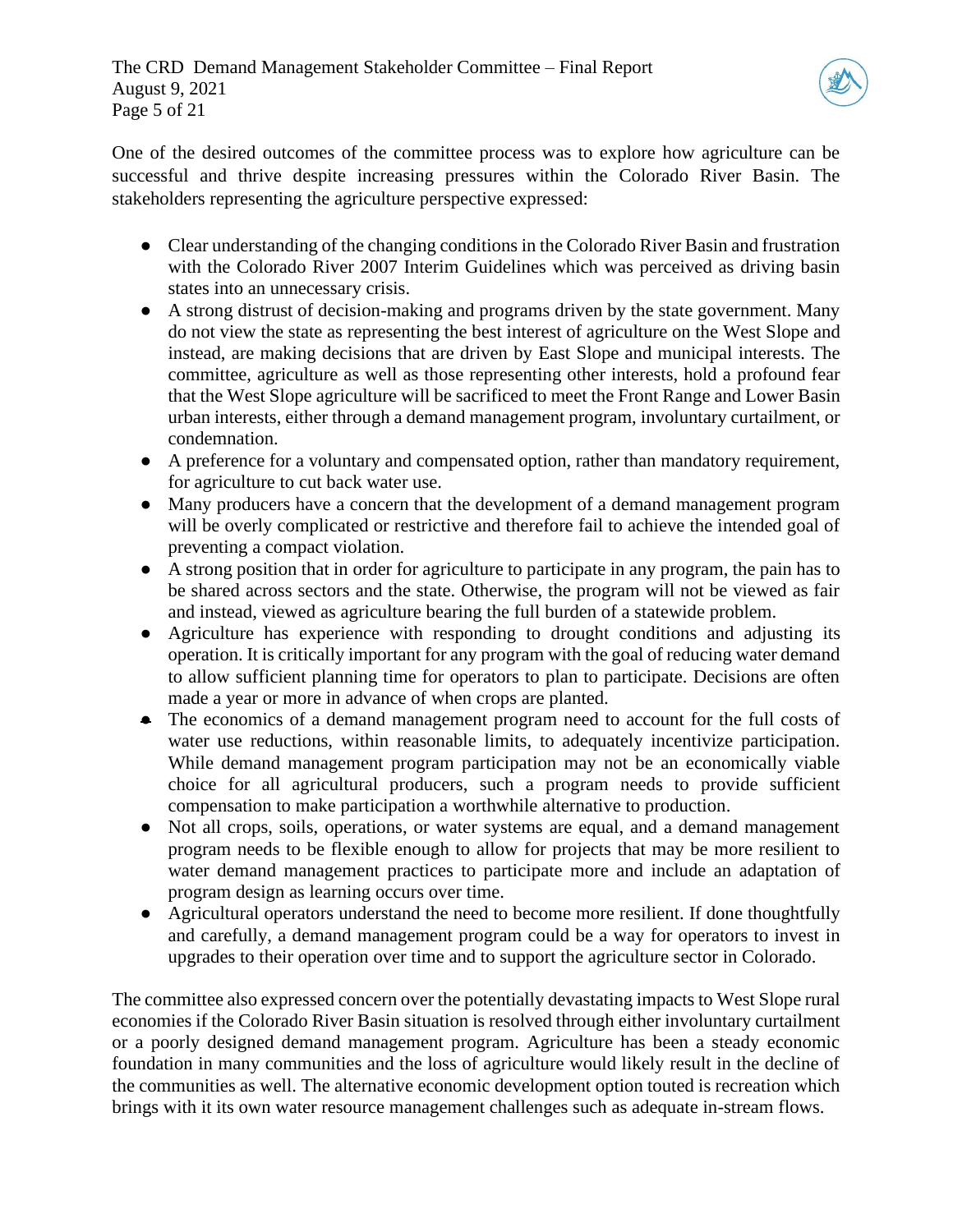

The committee was also tasked with identification of preferred criteria for a demand management program. The committee applied and evaluated the pros and cons of the different sideboards in a framework that resulted in agreement that sideboards need to be tailored to address different goals. This framework is below:

| <b>Question Criteria Address</b>                                                        | Purpose of Criteria                                                                                                                                                                                          | Type of Criteria                                                                                                                                                                                                                                                                                                                                   |  |  |
|-----------------------------------------------------------------------------------------|--------------------------------------------------------------------------------------------------------------------------------------------------------------------------------------------------------------|----------------------------------------------------------------------------------------------------------------------------------------------------------------------------------------------------------------------------------------------------------------------------------------------------------------------------------------------------|--|--|
| 1. Who<br>participates<br>in<br>a<br>program?                                           | These criteria are intended to<br>promote (and to the extent possible)<br>support West Slope productive<br>agriculture and preserve<br>the<br>integrity of local communities.                                | By approval of the Board/Users.<br>By length of time land has been under<br>$\bullet$<br>ownership prior to participation,<br>although there was concern this would<br>exclude new farmers and/or producers<br>who purchase new ground.                                                                                                            |  |  |
| 2. How often a landowner can<br>participate in a program?                               | These criteria are intended to<br>preserve the viability of local<br>agricultural operations.                                                                                                                | • A maximum length of time for a<br>participant in a program for any single<br>parcel.<br>• Limiting the amount/percentage of total<br>acreage by a single landowner.<br>• Total cap on total participation within<br>a geographic region.<br>NRCS model of a limit on the total<br>amount of financial compensation for<br>an owner in a program. |  |  |
| 3. What<br>does<br>process<br>a<br>landowner need to follow to<br>apply to participate? | This is a program design question<br>about how an applicant applies for<br>participation in a program and to<br>whom.                                                                                        | The applicant can demonstrate the<br>benefits of a project using criteria<br>established for the program.                                                                                                                                                                                                                                          |  |  |
| 4. What criteria are used to<br>review applications?                                    | These criteria are intended to assess<br>the cumulative impacts on a<br>geography or system as well as the<br>positive benefits to an applicant. All<br>the proposed criteria are relevant at<br>this stage. | The review process should include all<br>the criteria explored by this committee<br>and the state in the pre-meeting prep as<br>a mechanism for evaluating and<br>demonstrating benefits and impact.                                                                                                                                               |  |  |
| 5. Who reviews the applications<br>and makes decisions?                                 | This program design question is<br>about who has control over decision<br>making to make the assessment of<br>the impacts/benefits.                                                                          | A program needs to include a strong<br>local control mechanism.                                                                                                                                                                                                                                                                                    |  |  |
| 6. How are participants<br>compensated and by whom?                                     | This program design question<br>addresses who has control of the<br>market and its structure.                                                                                                                | A program needs to be managed by the<br>$\bullet$<br>State or an entity that has a primary<br>goal of managing to achieve an<br>outcome that supports the longevity of<br>productive<br>agriculture<br>and<br>food<br>production.                                                                                                                  |  |  |

The findings and recommendations found in this summary report represent as far as the committee could go in finding the appropriate balance among diverse interests of the West Slope. Consensus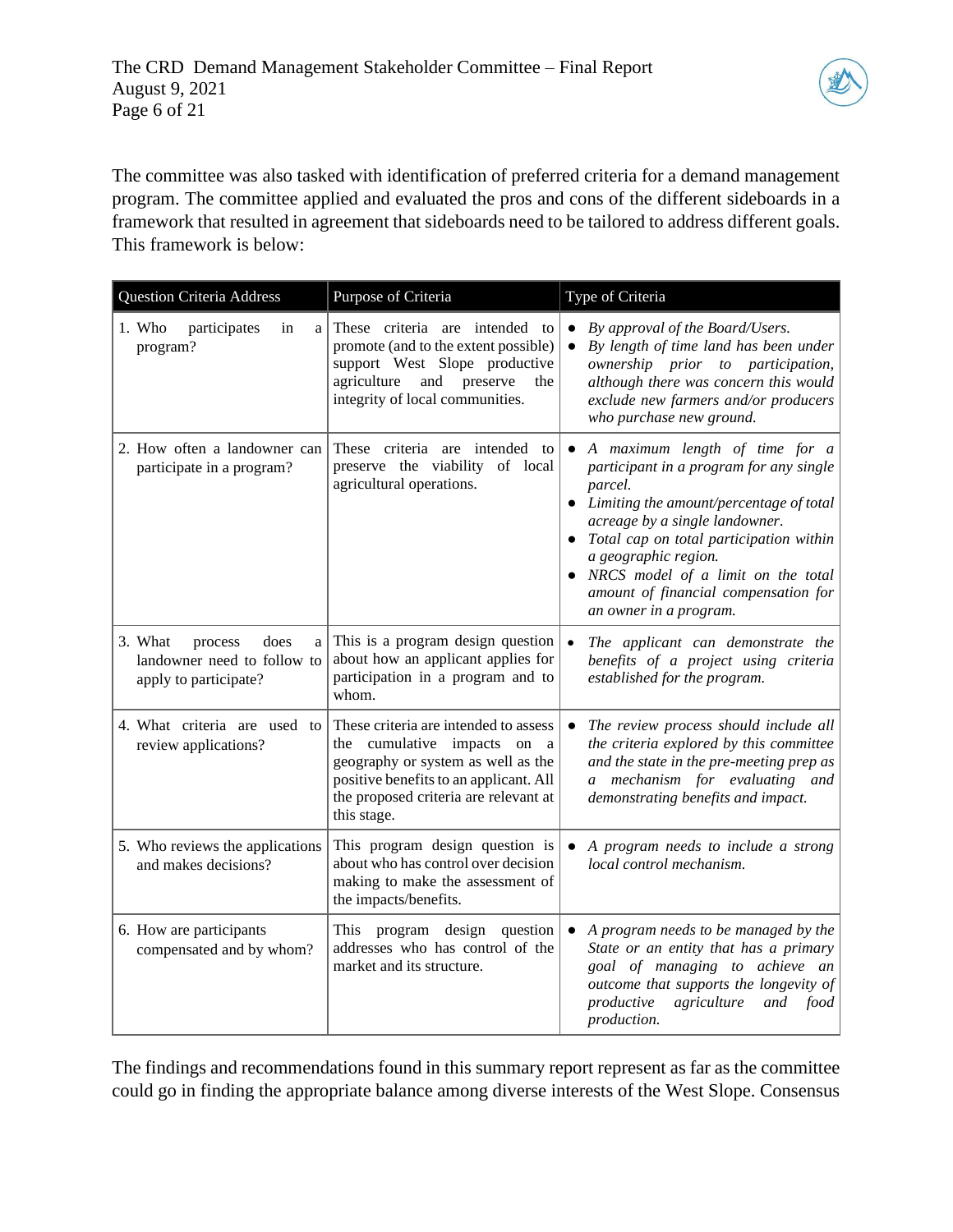

in this process was defined by each member feeling they had been heard, respected, and that the group had gone as far as it could in exploring the diverse interests of the group. Members were permitted to hold dissenting opinions without holding up the process. The group found agreements in principle as well as agreement around more specific recommendations. This report includes these areas of agreement as well as shares concerns.

Finally, the committee expressed a desire to remain engaged in future engagement processes as the state refines its recommendations on the feasibility for a demand management program. While the committee was able to find alignment around the recommended principles, the devil is in the details and could create conflict if implemented without additional stakeholder input.

# **GROUP FINDINGS & CONSENSUS**

The following findings reflect the principal agreements that emerged from the stakeholder committee discussions. While the committee did not achieve consensus on all findings, there was most often general agreement in principle with concerns noted or need for additional information or details identified. The findings are organized into five themes:

- I. Statewide Climate Resilience and Adaptation;
- II. A Demand Management Program Must Reduce Compact Violation Risk;
- III. A Demand Management Program Must be Fair and Equitable Across Geographies; and Sectors;
- IV. A Demand Management Program Market Needs to Support the Agriculture Sector; and
- V. Potential Impacts of a Demand Management Program Should Be Mitigated.

# **I. Statewide Climate Resilience and Adaptation**

**A. The Committee recommends that the Colorado River District and the State of Colorado not rely solely on a demand management program as a solution to the declining hydrology of the Colorado River Basin. If a demand management program is found feasible, it should be part of a broader strategy for creating a more resilient Colorado.**

#### Background:

There is unanimous consensus on this recommendation.

As part of the Committee's discussions from the beginning of this process, there has been agreement that a demand management program must be part of a larger strategy to address the declining hydrology in the Colorado River. All sectors, including agriculture need to, and can, become more resilient in the face of increasing hydrologic variability. A demand management program may offer participants an opportunity to pay for infrastructure investments and their costs that are necessary to transition to more resilient operation. However, a demand management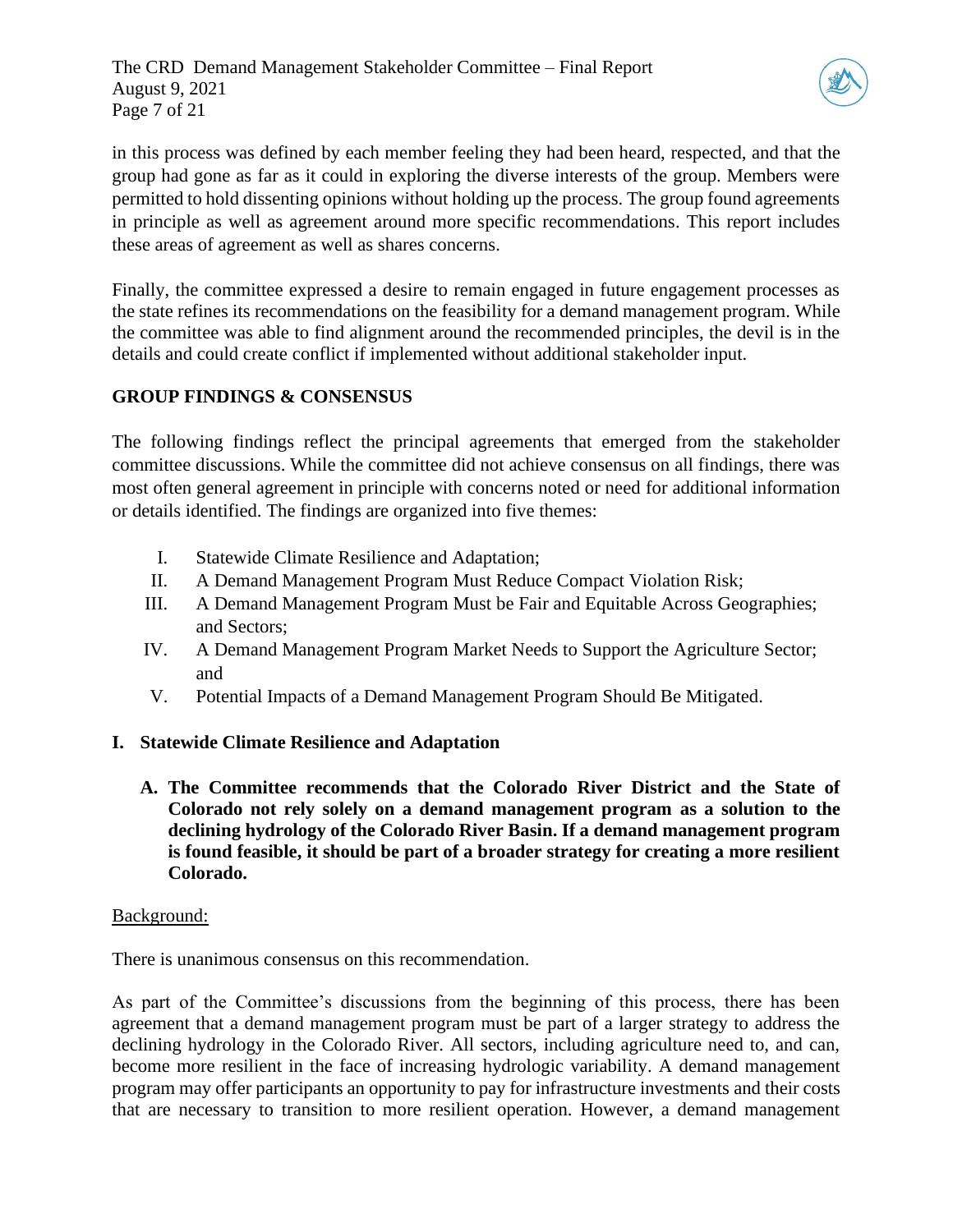

program alone is not adequate to prevent the potentially devastating impacts to the agricultural sector in Colorado arising from prolonged drought, water scarcity, and other threats. The committee recommends that the state also develop a broader vision and strategy for the role agriculture will play in the future.

**B. The Committee recommends that CRD advocate for the Colorado Division of Water Resources, Office of the State Engineer to conduct an open, public outreach process resulting in the promulgation of proposed rules for curtailment for the Colorado River basin and its tributaries under the terms of Colorado's interstate compact obligations.**

#### Background:

There was not a consensus vote on this statement. The statement here reflects the Committee's discussion and differences of opinion on the importance or unimportance for clarification of the rules preparing for a curtailment situation.

The group discussed the desire of some water users to understand the ramifications of a potential compact curtailment. For the participants, it was important to understand demand management in the broader context of the diminishing hydrology in the Colorado River Basin. Curtailment is the likely alternative should a demand management program, combined with other efforts to reduce risk to the state of Colorado, not be successfully established. The stakeholder group recognized that the science and facts on the ground (or in the river and its reservoirs) indicate that there is an increasing possibility, perhaps growing to a significant probability, that left unaddressed, the existing water allocation system could result in a failure by the Upper Basin to meet its compact obligation of 75-million-acre feet (MAF) on a running ten year average at Lee Ferry in the next eight to ten years. The group understood that should the obligation be interpreted to be 82.5 MAF over ten years (as is argued by some Lower Basin interests), the chances of failure are even higher.

The stakeholder group understands that should diminishing hydrology combined with consumption of water for uses that were not protected by use on the effective date of the compact (i.e., post compact water rights) cause the Upper Basin to not meet its obligations under the Colorado River Compact, significant and multi-faceted intra-state litigation is likely to break out between the basin states and the federal government.

Regardless of the outcome of the anticipated litigation, it is likely under this scenario that Colorado and other Upper Basin water users and communities would experience a significant lack of water security. This lack of water security would wreak economic havoc on West Slope communities and water users, hindering growth and investment throughout the region. Should this scenario develop to a situation where the Upper Colorado River Commission (UCRC) finds it necessary to order and apportion a curtailment among the Upper Division states, it is likely that the State Engineer will find it necessary, pursuant to the terms of the 1948 Upper Basin Compact to commence curtailment of post-compact water use.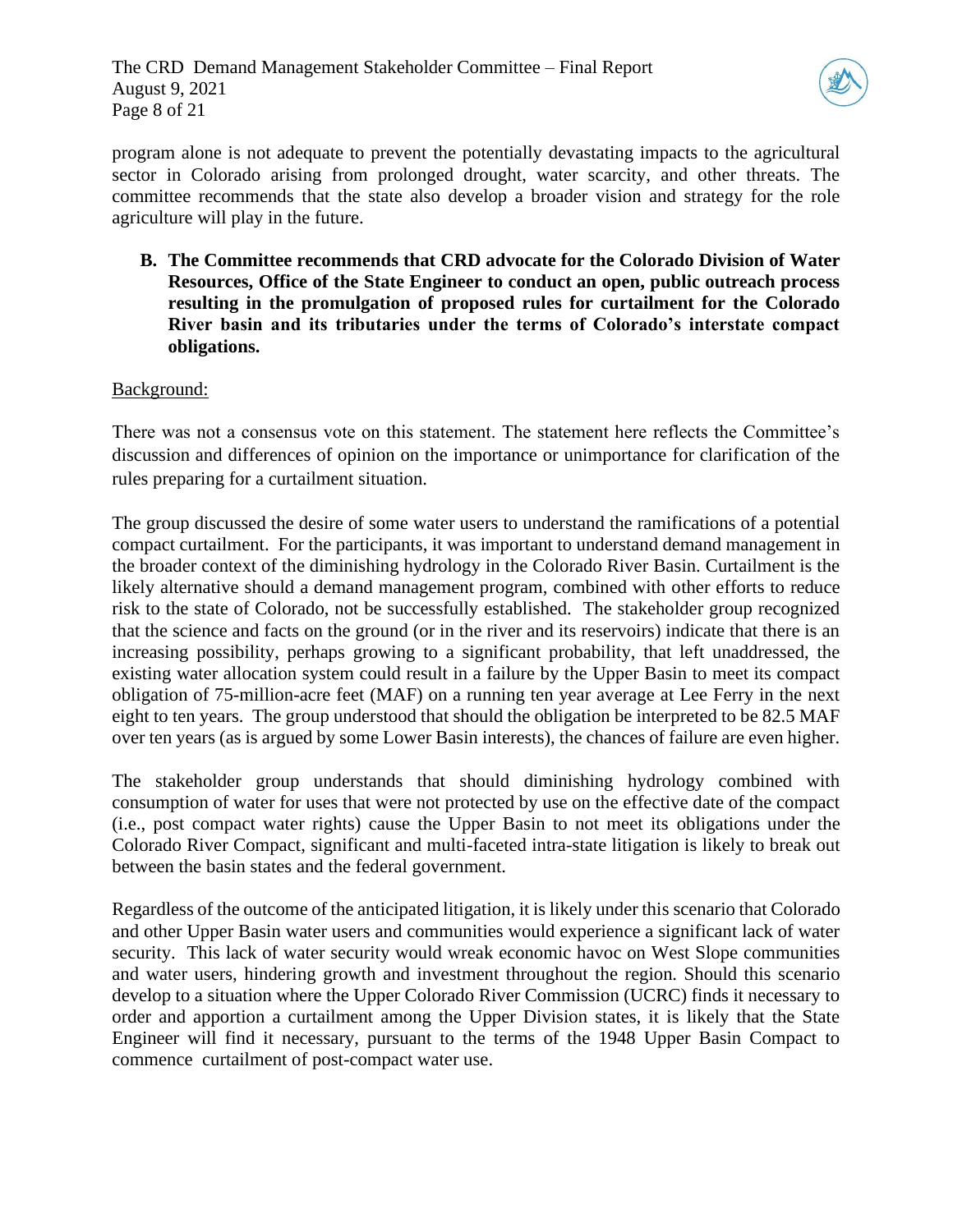

The stakeholder group recognized that many of the major agricultural operations on the West Slope, i.e., the upper Gunnison valley, the Uncompahgre Project, historical irrigators in the Grand Valley as well as industrial users and irrigators in the Yampa Valley have significant pre-compact water rights. However, many of these water users depend upon water stored under post compact water rights to fully grow their crops or produce electric power. Additionally, there was a sobering recognition among the stakeholders that many of the municipal and rural domestic water suppliers (on both the Front Range and West Slope) rely on post-compact water rights. There was general agreement in the understanding that should a compact curtailment become probable, municipal operators will have little option but to acquire pre-compact water rights in an attempt to protect their critical water use, perhaps even through the use of eminent domain under the state's municipal constitutional preference.

In light of this, some participants, particularly the agricultural producers, believe that in order for water users to develop more certainty around declining hydrology in the Colorado River Basin, it is important to understand how, and when, the State Engineer will implement a compact curtailment should such a time arise that he or she is required to do so.

For the agricultural producers, a demand management program preferrable to curtailment due to the proposed voluntary, compensated, and temporary nature of the demand management program. However, they expressed a preference for information about curtailment as a means to evaluating long term risks to production and incorporating plans for resilience into their operations.

Others on the committee perceive that the rules themselves likely do not offer the desired level of certainty about what might happen in a compact violation as hydrology will be the principal driver. The Colorado River Risk Study offers an assessment of the potential impacts of curtailment without any rules in place. It was agreed that the promulgation of compact curtailment rules could itself trigger litigation within Colorado – even in the absence of an actual curtailment order and therefore, not offer any of the desired clarity regardless of rulemaking

The committee agrees that advancing these discussions should not be tied to the feasibility and/or development of a demand management program, but independently pursued as part of a wider state resiliency effort.

# **C. The Committee recommends that CRD should advocate to the State of Colorado to make a stronger statewide commitment to water conservation and efficiency across all sectors through increased funding for programs and implementation of the State Water Plan, not just within the Colorado River Basin.**

# Background:

There is unanimous consensus on this recommendation.

The committee recognizes that the State of Colorado has been working successfully to plan for how to address future gaps in water supply and demand through the State Water Plan and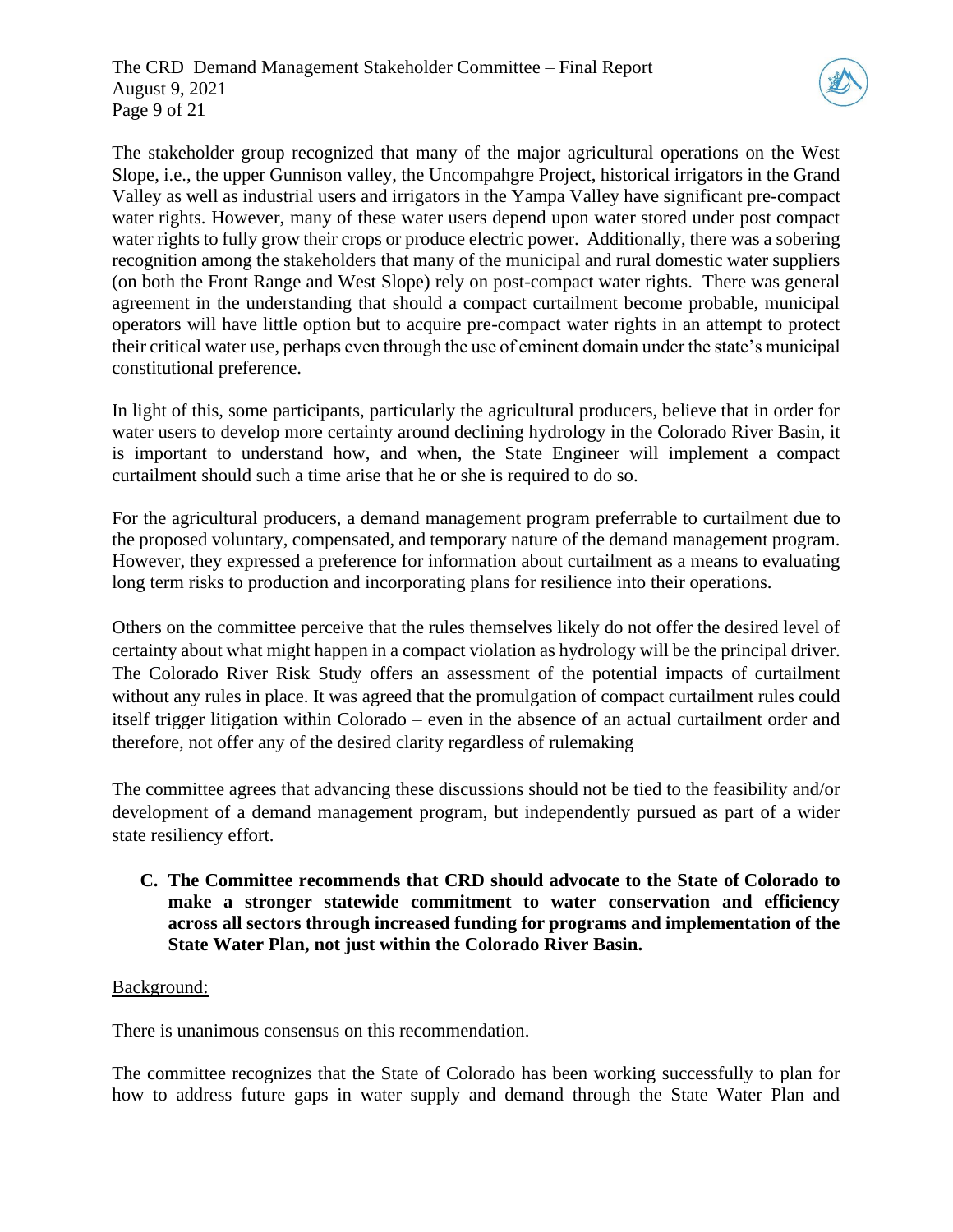The CRD Demand Management Stakeholder Committee – Final Report August 9, 2021 Page 10 of 21



implementation programs. However, given the essential nature of water security as a basic societal need and the fast-changing hydrological conditions may be the new normal, the committee recommends that the state direct additional significant resources to this effort across all basins, not just the Colorado River Basin.

The committee recognizes that these programs cost money and there are limited sources of revenue for the State for such programs. However, many providers and water rights holders cannot achieve greater conservation and efficiency without financial and/or program capacity building support.

This issue transcends the Colorado River Basin and the State of Colorado, as a whole, to be better prepared to meet future water supply challenges. Without the state employing conservation and efficiency measures, the pressure on an already stressed Colorado River Basin will only increase as other basins look to the West Slope to shore up dwindling supplies.

The committee believes it is fair to ask everyone to participate. Questions remained to the willingness of owners of pre-compact water, especially in federal pre-compact water systems, to participate. Concerns also remained about the cost of implementing and operating efficiency measures. Efficiency does not equate to conservation and can result in additional consumption.

**D. The Committee views approval of new transmountain diversion projects that divert additional Colorado River water to the East Slope in direct conflict with the request for water users on the West Slope to save water in order to stave off a compact violation. If a Demand Management Program is deemed feasible, the group recommends that both the CRD and the CWCB adopt a stronger position advocating for a temporary moratorium on diversions by new transmountain projects that will transfer additional water out of the Colorado River Basin.** 

#### Background:

There was unanimous agreement by the group on the tension between the need for a demand management program and the desire to create additional new transmountain diversion projects.

Transmountain Diversions ("TMDs") have a significant impact on the West Slope and the Colorado River Basin given they are 100% consumptive and almost entirely post-compact in nature. The Committee agrees they are a driving factor in a potential compact violation and thus the state's need for a demand management program. The Committee is concerned that during this unprecedented drought emergency, the TMDs have not minimized water withdrawals from the Colorado river in any meaningful way.

The operations of TMD reservoirs are interconnected with the health of the West Slope river systems. The Committee finds it inconceivable that under a demand management program, the West Slope could work to conserve  $25,000 - 50,000$  acre feet per year only to see the East Slope simultaneously increase water diversions to the Front Range. This situation would be antithetical to the goals of a demand management program and efforts to prevent a future compact violation.

This summer's unprecedented drought has demonstrated how dire and critical the situation is on the Colorado River system. While the committee recognizes the need for the West and East Slope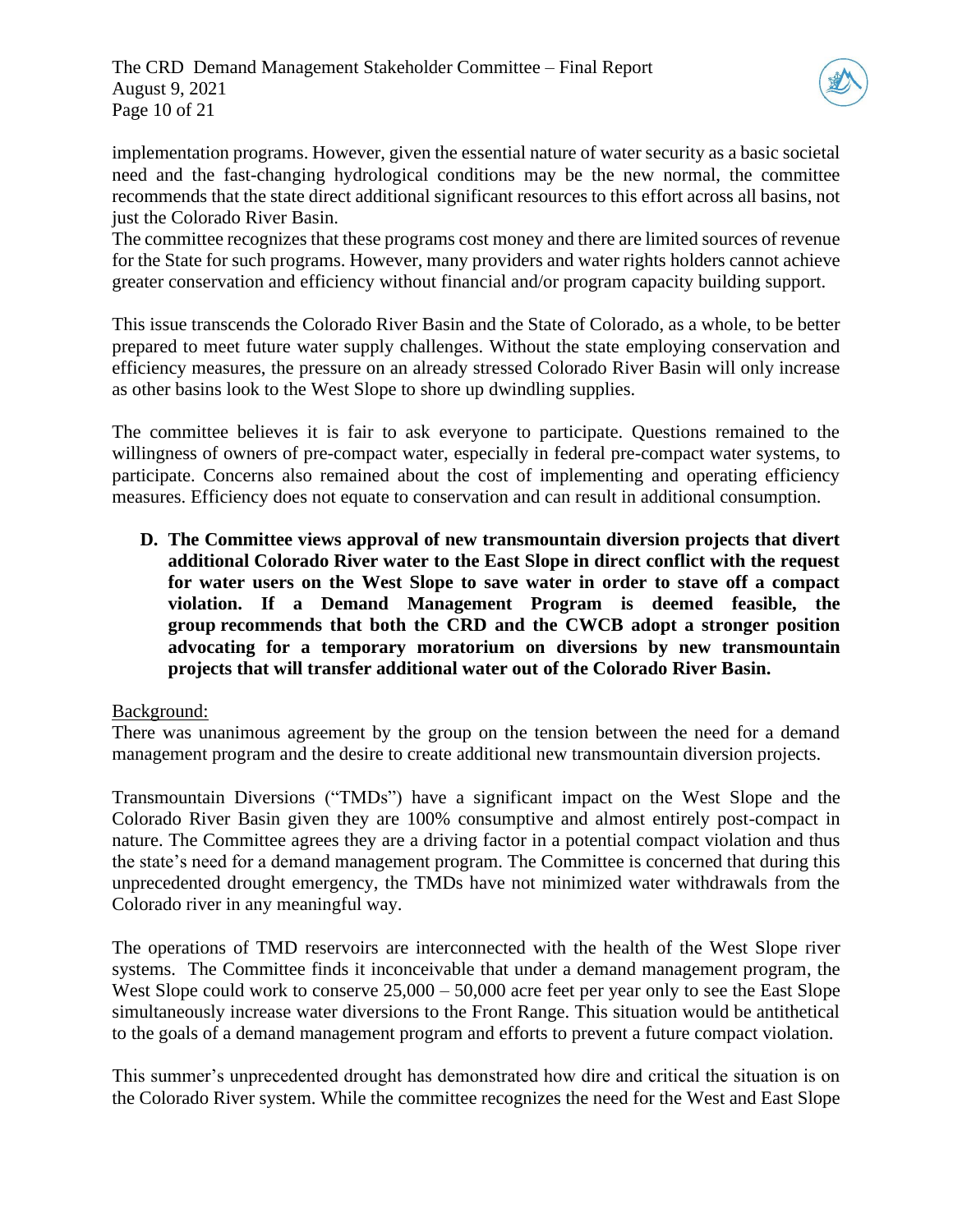

to develop drought reserves and additional storage to meet future drought resilience goals, TMDs should not be able to do this at the expense of the Colorado River and the West Slope. The Committee discussed the challenges associated with limiting new diversions if a demand management program is created and were unable to find agreement on the details of implementation of a moratorium within the timeframe of this Committee. Their discussions included:

- Many of the representatives on this Committee are associated with entities that have agreements with decreed projects such as the Moffatt Tunnel and Windy Gap Firming Project. Others feel strongly not one more drop should be taken from the basin if a demand management program is implemented. While these projects are already moving forward, the Committee does agree it would not want to see anymore new projects exacerbate the Colorado River Basin challenges. However, finding an agreeable definition of what qualifies as a new TMD project was challenging for the Committee in the timeframe and, if pursued as a recommendation, will require additional stakeholder input and discussion.
- Within the State Water Plan update is a recommendation that the TMD diversions occur during periods of sufficient stream flows so as not to impact smaller tributaries that may experience physical shortages. Many have concerns that the TMDs that have been approved in the past were based on inadequate hydrological modeling, or those underway, have not sufficiently demonstrated that they are based on models that account for the changing hydrology within the Colorado River Basin. The timing of TMD withdrawals and the changing hydrological conditions should be part of managing TMDs.

Therefore, the Committee is opposed to allocating public funds to new TMD projects implementing diversions out of the basin at the same time the state is asking the West Slope to actively reduce depletions within the Colorado River Basin.

# **II. A Demand Management Program Must Reduce Compact Violation Risk**

**E. The Committee recommends that the CRD should advocate to the State of Colorado to renegotiate the Drought Contingency Plan to include a larger storage account to ensure the threat of curtailment is adequately addressed.** 

#### Background:

A majority of stakeholders agree with this recommendation.

The purpose of a demand management program is to reduce the negative impacts of a compact violation, yet the scale of the storage account and the timing of the delivery of water have implications on program success. It is a disincentive to program participation if the storage account is not sized correctly to make a meaningful impact toward avoiding or delaying a compact compliance event. The Colorado River Risk Study demonstrated, depending upon assumptions about hydrology, that a 500KAF storage account is insufficient to significantly reduce the risk of a compact curtailment. According to the Colorado River Risk Study, the storage account needs to be at least 1MAF, but more likely 2MAF, to create sufficient insurance against the risk of curtailment.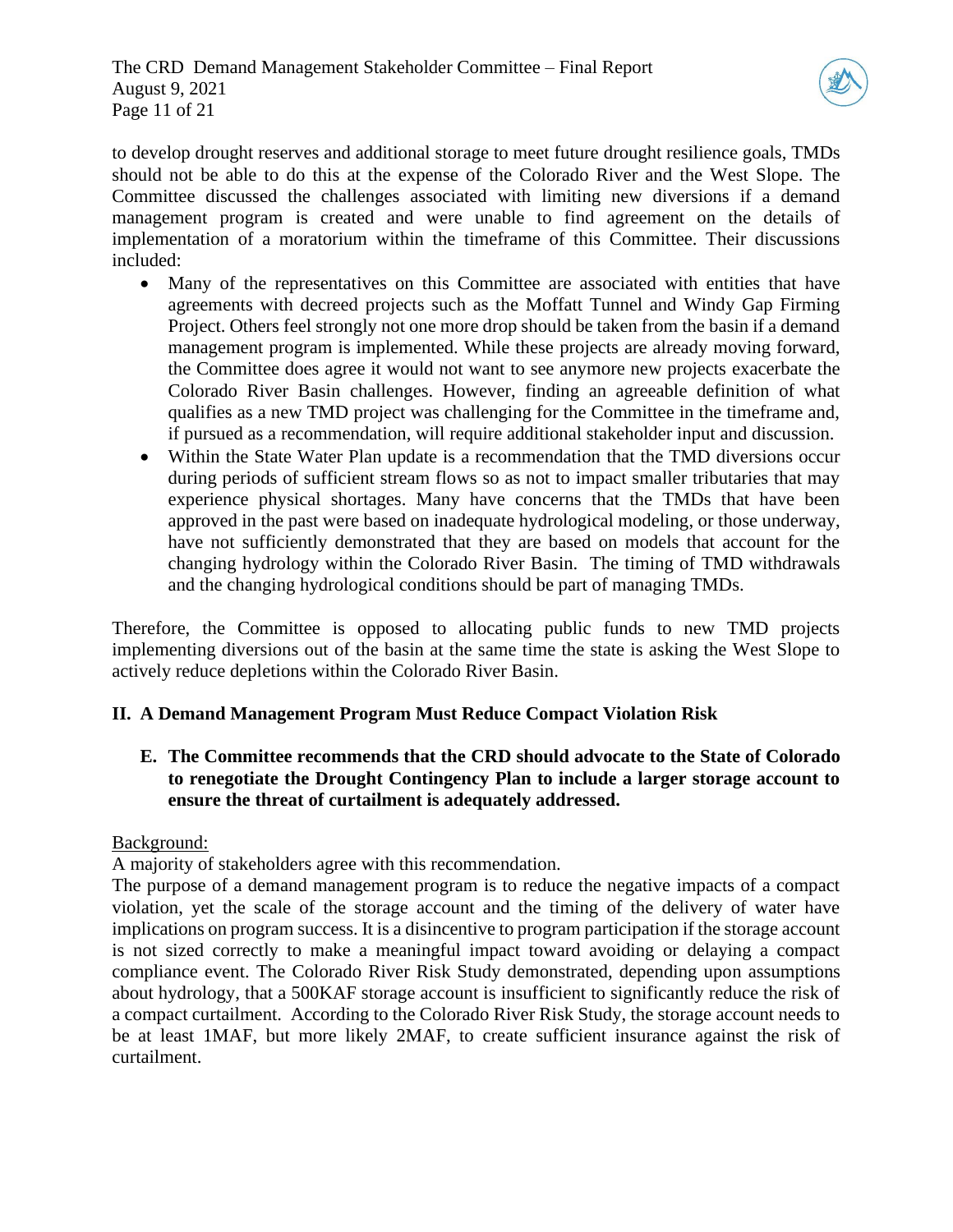

The committee acknowledges the challenge of asking for a larger storage account when the Upper Basin has not yet demonstrated that it can verify conserved consumptive use and shepherd water to fill a 500KAF account. The state engineer's office needs to demonstrate capacity to shepherd water, verify conserved consumptive use, and develop the operational guidelines for how to do so. In discussions of the size of the storage account, the committee participants expressed concerns including:

- There is significant concern that by needing to fill a 2 MAF account, it will cause significant damage to West Slope and the state's agricultural industry by exacerbating the pace of buy and dry. It is therefore imperative that the state create a guided market with proper protections designed to preserve agriculture and the communities that depend upon it.
- Agriculture producers on the committee expressed concern that if a demand management program is not designed to address the risks of compact violation, voluntary participation is simply a difficult step in what may become permanent and mandatory.
- While there was support for advocating for disconnecting the operations of Powell and Mead as a long-term solution, the participants understand that the coordinated operation is required under the 1968 Colorado River Basin Act.
- The committee expressed concern that negotiation of a larger pool should not occur without discussions about whether the Upper Basin states can continue to develop their allocation under the Colorado River Compact. This is related to recommendation I.D. which states that saving water within a demand management program is in conflict with the development of future depletions. A demand management program should not be used as augmentation for future depletions. The committee referenced Principle 4 of the Conceptual Framework in Chapter 8 of the State Water Plan as a demonstration of support for this concept at the state level.

The committee recommends that the state move forward with assessing the feasibility of a demand management program with a 500KAF storage account, but also to pursue a secondary long-term strategy advocating for a more favorable deal in the coordinated reservoir operations guidelines so that more water stays in Lake Powell to protect the Upper Basin and West Slope consumptive uses as was intended by the Colorado River Storage Protection Act. These two strategies, while interconnected, are not contingent on each other and pursuing the later should not occur at the expense of determining the viability of a demand management program.

# **III. A Demand Management Program Must Be Fair and Equitable Across Geographies and Sectors**

**F. The Committee recommends that CRD advocate for the State of Colorado to adopt guidelines for proportional and equitable participation as outlined below. These targets are roughly proportional over time and establish thresholds for each basin, while supporting voluntary participation in the program by individual water providers/users.**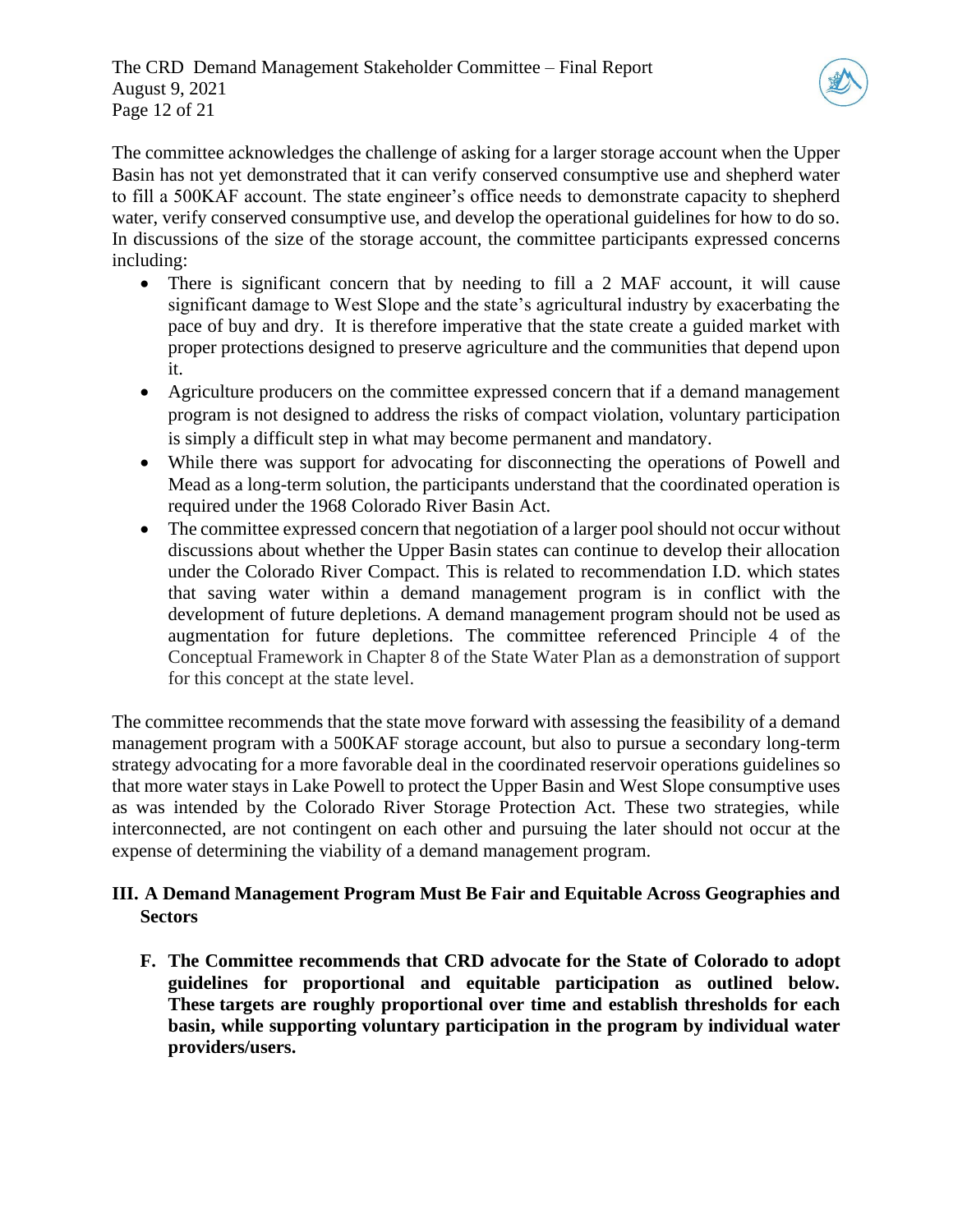

**1.** *Proportional Share Between Upper Basin States.* **The Interstate proportional share between Upper Basin States to a pool should be based on the Colorado River Compact allocation. (51.75% for Colorado).** 

This recommendation was supported unanimously by the committee.

**2.** *Proportional Share Between East and West Slope of Colorado.* **Given postcompact depletions are the predominant reason a compact violation could occur, the intrastate proportional share between the East and West Slope of Colorado should be based on percentage of post-compact consumption. (Approximately 57% and 43% respectively from the Colorado River Risk Study Phase III).**

This recommendation was supported unanimously by the committee.

The participation in demand management conservation should be allowed by either post and/or pre compact use, but the allocation of respective obligations to a demand management pool should be based on post-compact consumptive use.

**3.** *Proportional Share Per Basin Within Colorado.* **The proportional share between Colorado River sub-basins in Colorado should be based on percentage of post-compact consumption.** 

This recommendation was supported in principle by the majority of the committee, but with concern expressed on how it would be implemented. First, within the West Slope, this approach could have a greater impact on the sub-basins that have a higher proportion of post-compact consumptive use compared to other West Slope sub-basins. Additionally, at the system level, some systems see the potential for a lot of savings. Other smaller systems feel they have already begun to adapt to hydrologic variability by investing in water efficient technologies on primarily small agricultural parcels and thus, see their ability to meet a target for reduced consumptive use in a demand management program as a major challenge. Flexibility in how to meet obligation targets across the West Slope will need to be included to accommodate this diversity. Finally, for voluntary participation to work to meet these desired participation levels, compensation has to be adequate to encourage voluntary participation and will vary by basin and between Front Range and West Slope to reflect different water market values**.**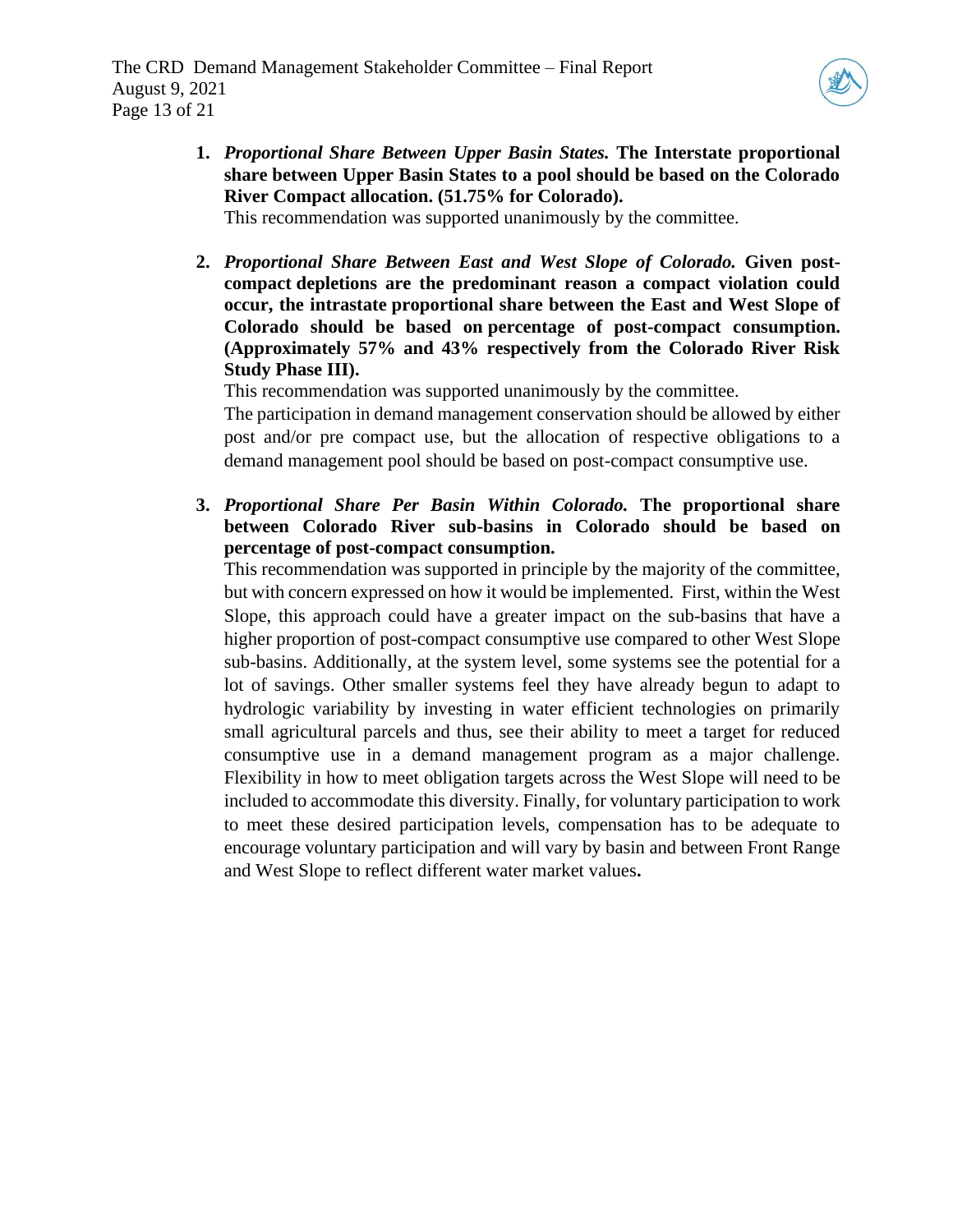

| Colorado's Total Average Annual Consumptive Use for Colorado River Basin: 2.53MAF |                                        |                                         |                                               |                                                               |                                             |                                                  |  |  |  |
|-----------------------------------------------------------------------------------|----------------------------------------|-----------------------------------------|-----------------------------------------------|---------------------------------------------------------------|---------------------------------------------|--------------------------------------------------|--|--|--|
|                                                                                   |                                        | <b>Post Compact</b><br><b>Depletion</b> | <b>Total Use (Pre</b><br>and post<br>compact) | <b>Post Compact</b><br>Percentage of<br><b>Statewide Post</b> | Assumption: a<br>100KAF annual<br>statewide | Percent of<br>specific basin's<br>total Colorado |  |  |  |
|                                                                                   | <b>Pre-Compact</b><br><b>Acre Feet</b> | <b>Acre Feet</b>                        | <b>Acre Feet</b>                              | <b>Compact Use</b>                                            | obligation                                  | <b>River use</b>                                 |  |  |  |
| Yampa                                                                             | 138,544                                | 58,438                                  | 196,982                                       | 6.30%                                                         | 6,300                                       | 3.2%                                             |  |  |  |
| White                                                                             | 50.173                                 | 11,887                                  | 62,060                                        | 1.30%                                                         | 1,300                                       | 2.1%                                             |  |  |  |
| Colorado In Basin                                                                 | 574,997                                | 94,260                                  | 669,257                                       | 10.10%                                                        | 10,100                                      | 1.5%                                             |  |  |  |
| <b>Transmountain</b><br><b>Diversion</b>                                          | 19.173                                 | 531.956                                 | 551.129                                       | 57.10%                                                        | 57,100                                      | 10.4%                                            |  |  |  |
| <b>Gunnison</b>                                                                   | 493.879                                | 57.271                                  | 551.150                                       | 6.10%                                                         | 6,100                                       | 1.1%                                             |  |  |  |
| Southwest                                                                         | 322,561                                | 178,157                                 | 500,718                                       | 19.10%                                                        | 19,100                                      | 3.8%                                             |  |  |  |
| <b>Statewide Total Use</b>                                                        | 1.6M                                   | 931,969                                 | 2,531,296                                     | 100%                                                          |                                             |                                                  |  |  |  |

# **Figure 1: Colorado River Post Compact Use by River Basin**

**4.** *Proportional Share by Sector.* **Each sector should contribute a proportional share of consumptive use to a pool within each basin.** 

This recommendation was supported unanimously by the committee with a recognition that a program cannot be uniform across sectors and instead, needs to address the different requirements of individual sectors as reflected in the remaining recommendations. The committee feels strongly that the burden for meeting a Colorado's demand management program obligation be shared by all sectors and not solely agriculture. Without participation across sectors, securing voluntary participation by agriculture will be challenging. The current rules may need to be modified to support participation across all sectors.

# **Figure 2: [Estimated Consumptive Use by River Basin](https://drive.google.com/file/d/1xVw79MCYfCgqAivQqVpImdY1uij7yQcG/view?usp=sharing)**



- and Agriculture - Based on Tech Update IWR vs Diversion Demand ratio and ranged from 19%-64% consumption of diversion demands,<br>Municipal Indoor - 10% consumptive, Municipal Outdoor - 90% consumptive, Municipal Non-Revenu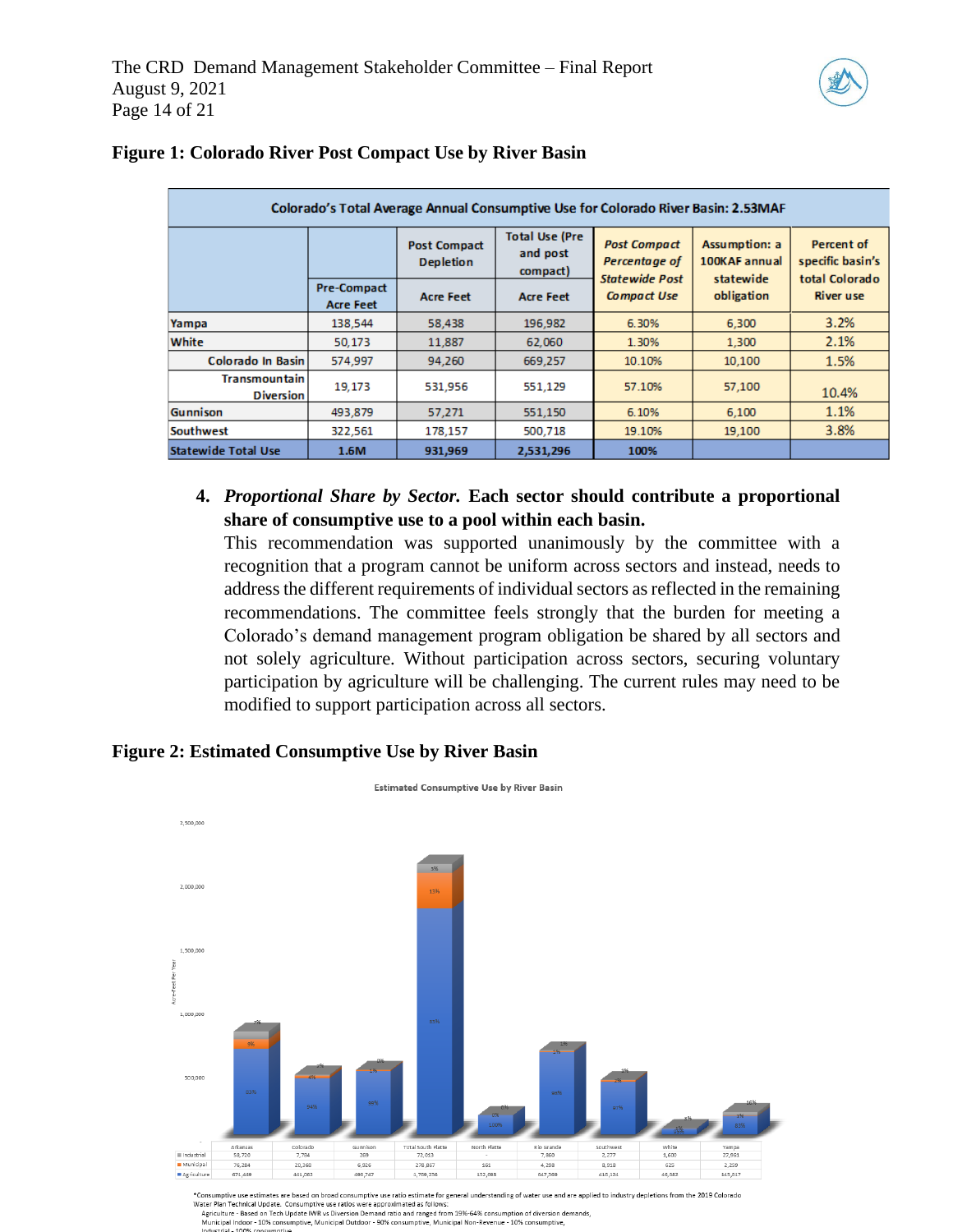The CRD Demand Management Stakeholder Committee – Final Report August 9, 2021 Page 15 of 21





# **Figure 3: [Estimated Consumptive Use by West Slope River Basin](https://drive.google.com/file/d/15Zm-xJ9oucmw304kCvLpgFc1twFnSNi0/view?usp=sharing)**

Estimated Consumptive Use by West Slope River Basin

**G. The Committee recommends that the CRD advocate for the State of Colorado to renegotiate the Drought Contingency Agreement to permit permanent water saving contributions by the Municipal sector to a Demand Management Pool.**

#### Background:

A majority support this recommendation.

Meaningful municipal water savings often take significant investment and, if effective, permanent in nature thereby not complying with current Demand Management Storage Agreement definition of Conserved Consumptive Use under the but/for test. The state needs to encourage municipalities to participate and become more resilient in the face of dwindling supplies. Opportunities for municipal participation could include some form of a 5 or 10 year credit for quantifiable reduction in consumptive use from outdoor and/or indoor use for a temporary credit in the demand management storage account. Municipal operators see water efficiency as means to shoring up existing supplies so they can accommodate future growth without acquiring new supplies as well as building resilience against future droughts. To accomplish these savings may require investments in new programs, staff, and consultants. This program could help the state to incentivize and expedite more efficient urban use across Colorado as directed in the State Water Plan. However, like TMDs, Municipalities should not receive credit or payment under a demand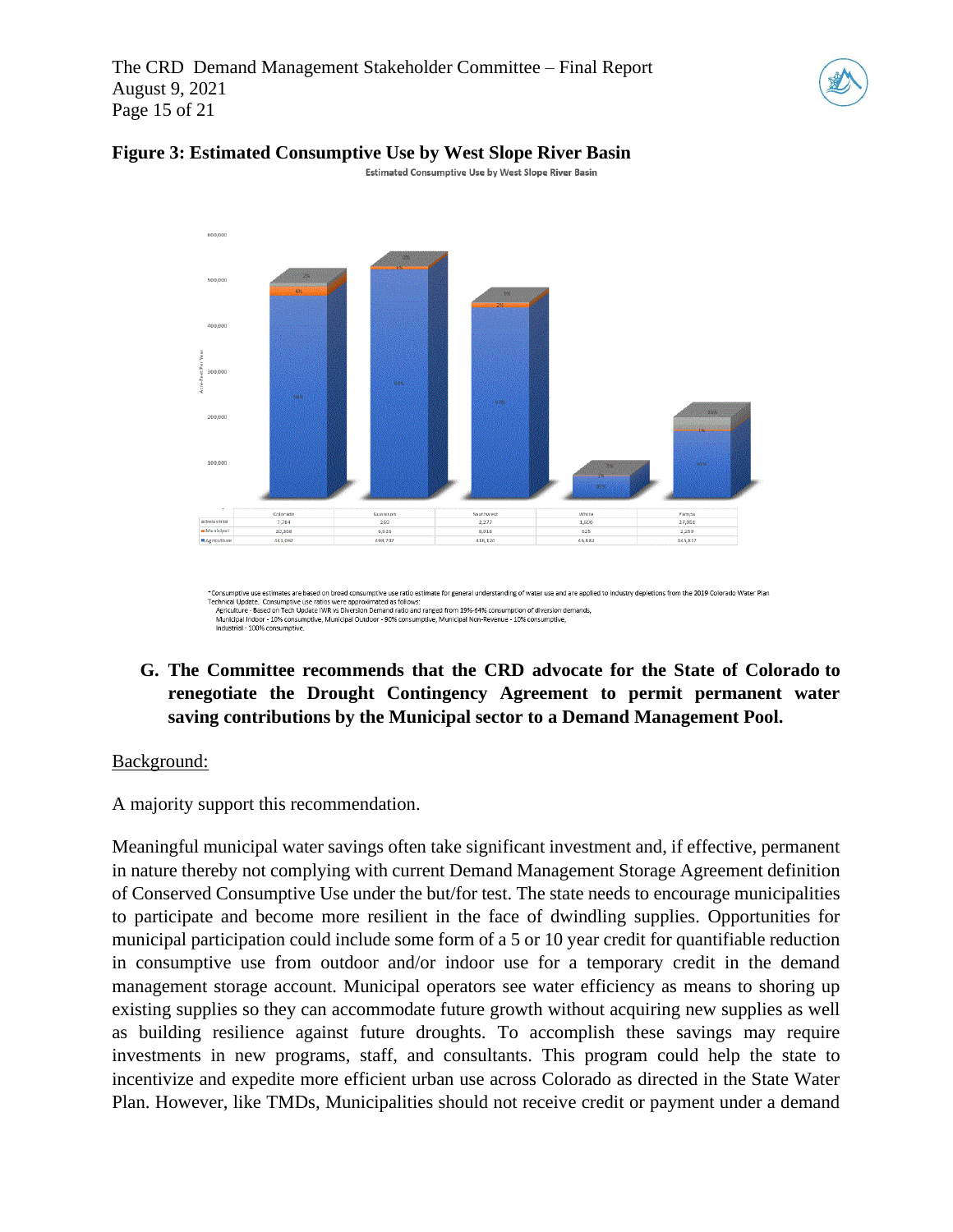

management program for conservation measures which are not contributing water into the storage account.

# **IV. A Demand Management Program Needs to Support the Agricultural Sector**

- **H. The Committee recommends that CRD advocate that a demand management program, if found feasible, is designed to accomplish the following:**
	- **1. The framework and rules are established by the State of Colorado with the overarching programmatic goals to prioritize water conservation for the purposes of reducing the risk of a compact violation and preservation of productive agricultural in Colorado.**
	- **2. To achieve the goals. The program requires a managed market with appropriate sideboards and a strong element of local control. (See recommendations under Section IV.)**
	- **3. The program must protect water users from injury and the market compensation per acre foot is adequate to incentivize participation.**

# Background:

There was unanimous support for this recommendation.

The stakeholder group believes that the state has a legitimate statewide interest in establishing a market structure and enforcing rules which are intended to promote and encourage the longevity of productive agriculture in Colorado and the ability for Coloradoans to own and operate farms. The viability of Colorado's small rural communities is dependent upon local ownership which serves as an important base sector in local economies in our state. The committee discussed both the pros and cons of a free market compared to a more structured market within the context of a demand management program.

Water rights are a property right and many producers want to retain the right to sell their property if they cannot continue in agriculture due to economics, water availability, or some other factor. Agricultural water right owners on the committee shared a belief that a well-designed water market as part of a demand management program can be supportive of the long-term viability of productive agriculture in Colorado.

Therefore, it is of critical importance to the stakeholders that the program, if being established by the state and funded, in part or in whole with public money, be designed and run to achieve the important public interests of producing conserved consumptive use water to assist the Upper Basin in meeting its compact obligations and simultaneously establishing structures and rules to preserve and enhance productive agriculture and the rural communities that depend upon it.

While the committee agrees on the goals of the program, the discussion of market structures included many diverse perspectives and concerns including: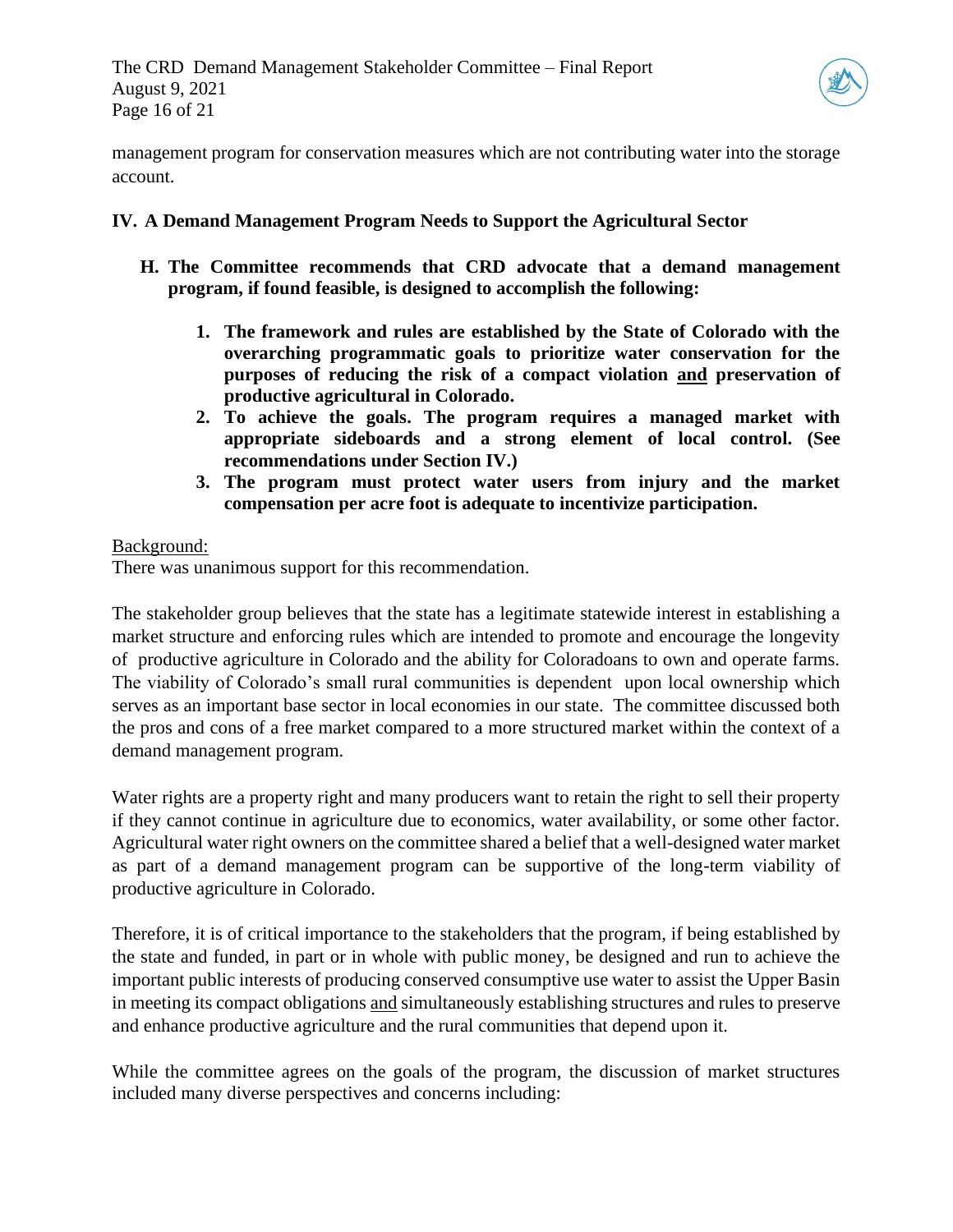

- Some members expressed concern over the behavior of water investors operating on the West Slope today and methods they employ as being destructive to productive agriculture. This behavior was viewed as unacceptable and agreed the program participation rules should be designed to limit negative outcomes. Others took a neutral stance on water investments by non-agricultural operators.
- The committee was not in agreement and held diverse opinions on the state's antispeculation rules. Some members expressed an opinion that the state's existing antispeculation law and practices are adequate to prevent speculative interests, but do not limit the buy and dry of agriculture. The permanent dry up of agriculture was agreed to as the major threat to the West Slope.
- Concerns were expressed about the state's ability to manage and fairly implement a complex program.
- Concerns were expressed about the potential to abuse a demand management program by buying agricultural properties for the sole purpose of drying up agriculture to profit from water leases.
- Committee members expressed both support and concern about having a sole buyer structure.
- **I. The Committee recommends that the CRD advocate for limits to eligibility for participation in a demand management program as outlined below.**

# Background:

There is unanimous support for this recommendation.

In order for a demand management program to successfully achieve the goals of supporting productive agriculture in Colorado and preventing buy and dry, the committee agrees that there needs to be guidelines for program eligibility. The committee explored pros and cons of sideboards for who ought to be eligible to participate, the length of participation, and the frequency of participation. The following were identified as program eligibility guidelines which might be the most effective:

**1. The committee believes that certain NRCS program rules should be examined as successful models in preventing large corporate interests from enrolling in and/or playing the system for their economic benefit at the expense of the local community and Colorado's productive agriculture.** 

The committee agreed on the effectiveness of this guideline, but for the purposes of a demand management program they were concerned the AGI limitations could be too strict for some large local operators in some regions, and it would prevent participation that would otherwise be beneficial to the state. They agreed that with this guideline, there should be flexibility during the eligibility review process with local input determining whether this guideline should be waived.

**2. The Committee recommends that the CRD advocate for carefully designed rules limiting the number of consecutive years that any single parcel of land can be enrolled**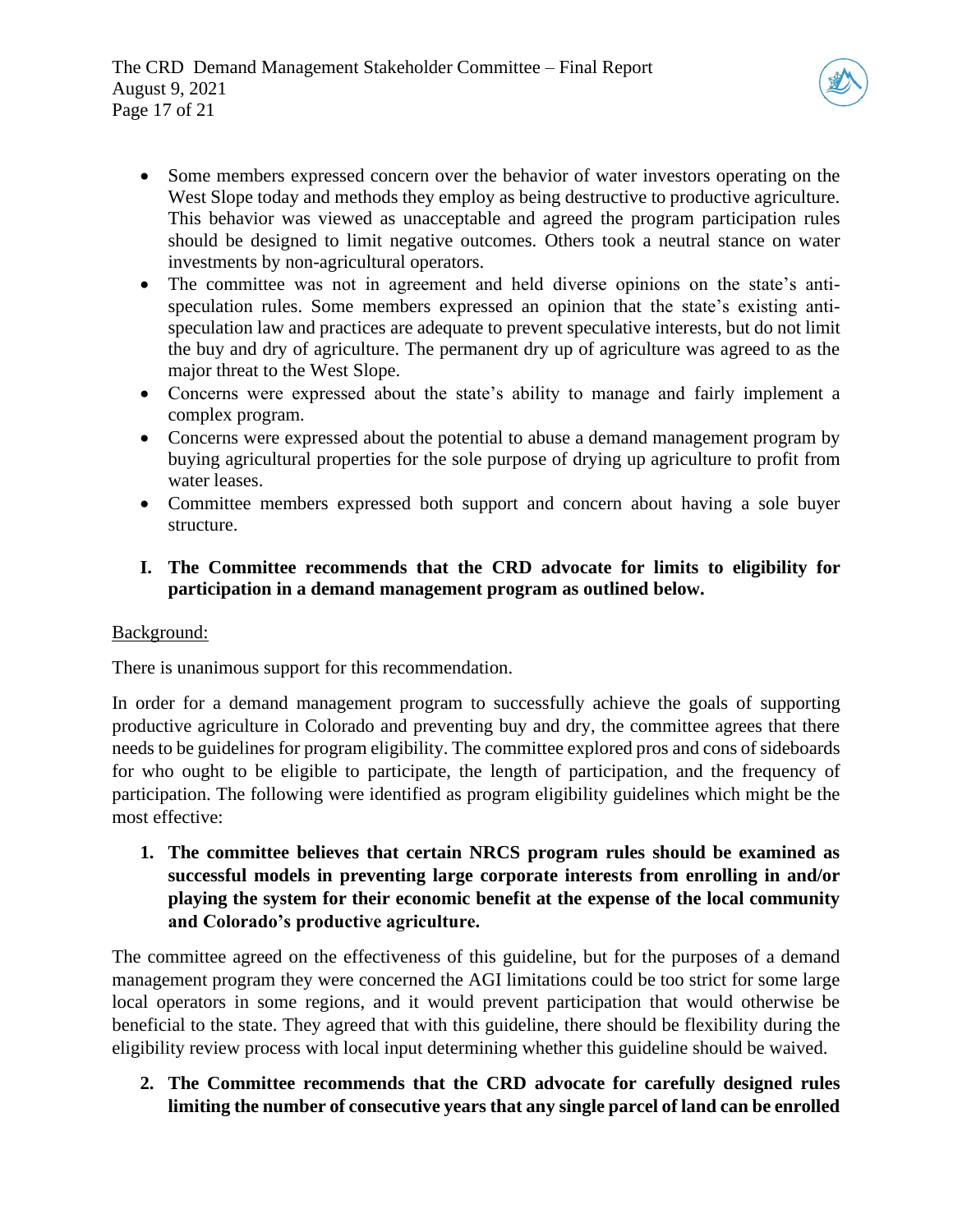

# **in the program and limits on the percentage of any one agricultural producer that can participate in the program.**

The Stakeholders believe that it is important that this program be designed in a manner that does not support and/or imitate the effects of buy and dry. Therefore, it is critical to the members of the committee that a demand management program not have the effect of permanent reduction in agricultural production.

By creating limits on the percentage of total land owned by a single person or entity can enroll in the program and/or how long an individual parcel can remain enrolled in the program, it may prevent the departure from agricultural production and/or speculative investment in West Slope agriculture. These two parameters need to be considered together in a review of participant eligibility. If a greater percentage of a landowners land is enrolled, for example, the length of time may need to be adjusted limiting the total number of years of eligibility.

Concerns were expressed that such a program has to be carefully designed. While a program should not encourage abuse of the system, such as the acquisition of large portfolios of land under shell corporation in order to avoid program sidebars, the program also needs flexibility and local input to account for the different regional context and land configurations. For example, the committee acknowledged that there may be landowners with sufficient land to conduct long term crop rotation which would support program goals and benefit the individual producer.

# **J. The committee recommends that any demand management program contain rules that prevent permanent dry-up on a regional or ditch-system basis.**

# Background:

There is near unanimous consent by the stakeholders on this recommendation.

The committee recognizes that, even if specific parcels are not permanently taken out of production, a large-scale demand management program could result in the permanent dry-up of a percentage of a ditch-system or regional agricultural area. To avoid the adverse impacts of dry-up, any program must contain rules to prevent a permanent reduction in the percentage of irrigated acres within a ditch-system or regional economy resulting from participation. The committee agrees that the local control mechanisms in III. M. is essential to helping to review for this negative impact.

# **K. The Committee recommends that CRD advocate for a strong role for local and/or regional entities in the determination of who is eligible to participate in a demand management program.**

# Background:

The committee unanimously supports this recommendation.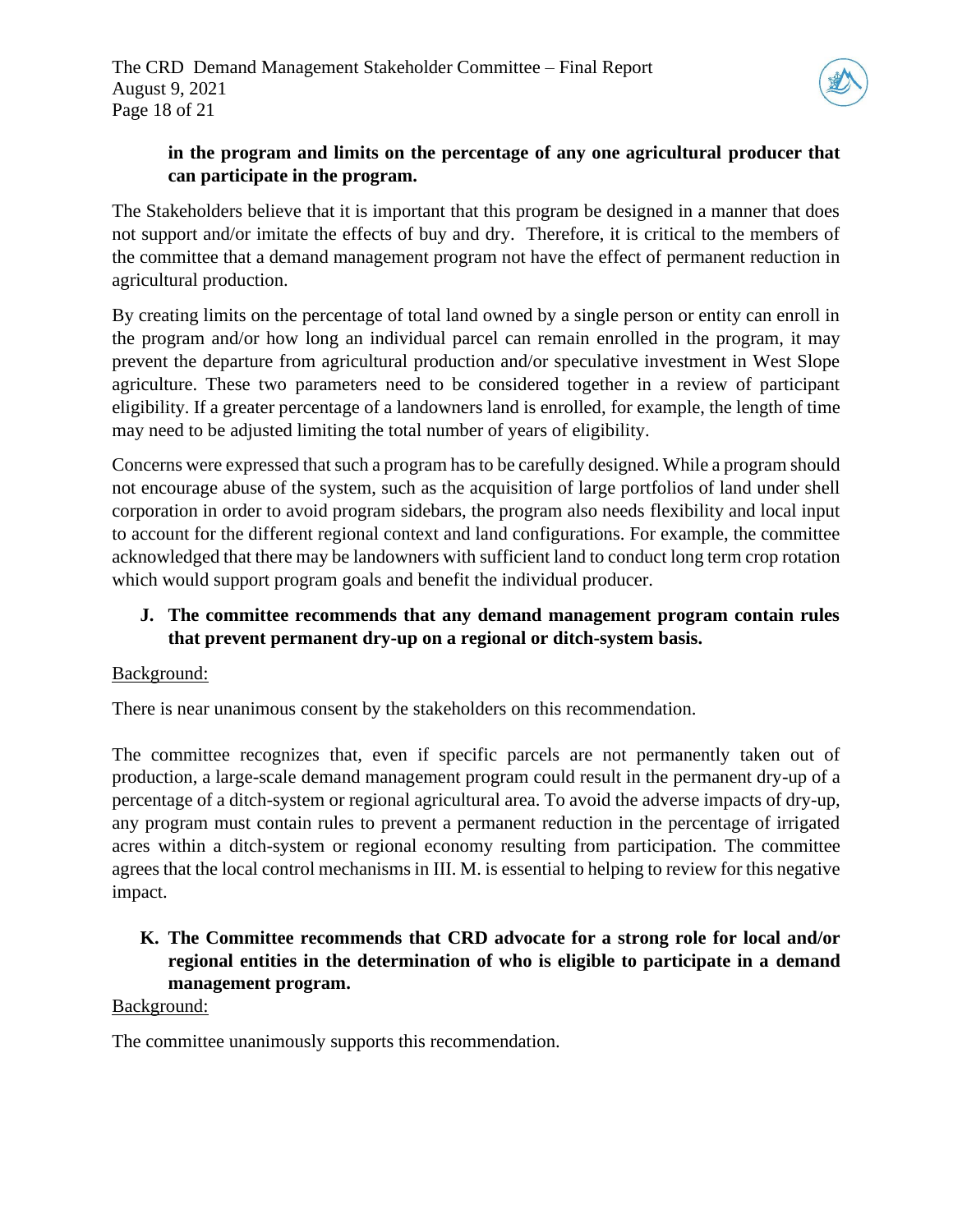

The committee recommends that the state adopt guiding principles and a program structure that allows for decision making control at the basin or community level, depending on local capacity and organizational preference. The committee makes this recommendation for several reasons:

- Designing a demand management program that includes local control will help mitigate concerns that the interest of the state or East Slope will predominate over interests of the West Slope.
- If the program has an element of local/regional control, there will be greater acceptance and participation than if it is solely a state-run program.
- Sideboards, while well intended, can also become a barrier or even an impediment to achieving the program goals. Within agriculture, it is difficult to have a program that can be successful for everyone without a program being very flexible. There is concern by many on the committee that, by placing sideboards and restrictions on participation, that it takes the flexibility out of the program. Yet for others, without sideboards, the program could potentially be exploited to expedite the buy and dry of agriculture. Finding an appropriate balance is best done at the local level. A local or regional entity can, within the structure of the program established by the state, have flexibility to adapt the program to local and regional values and concerns. The committee believes that in a best-case scenario, each water system would collaboratively identify the best way their own system could participate. The sideboards need to exist to offer protection in lieu of this scenario. With a local control element, sideboards can be adjusted for local context when needed to better achieve program goals.
- Local or regional administration is more likely to lead to the preservation of local agriculture and strong local communities while still achieving the statewide goal of producing conserved consumptive use for the purpose of compact compliance.
- A local control element supports the ability to assess projects for both positive and negative impacts and what mitigation may be required for project approval.

Some members of the committee expressed strong opinions about the dangers of the state, and/or the CRD, taking away decision making from the local agricultural operator. The state could look to existing structures (Conservation and Conservancy districts and ditch boards) to assist in determining how a local control element can be designed and implemented. The committee recognizes there is wide variability in capacity of individual systems and in those cases where capacity is low, support will need to be provided during the application review period. Higher capacity institutions, on the other hand, want to be able to make their own decisions about how to manage a demand management program for their system. A local control element needs to provide both options.

# **V. Potential Impacts of a Demand Management Program Should Be Mitigated**

**L. The Committee recommends that the CRD advocate for the State of Colorado to seek to design programs to maximize co-benefits or allocate resources to mitigate environmental harm resulting from a Demand Management Program.**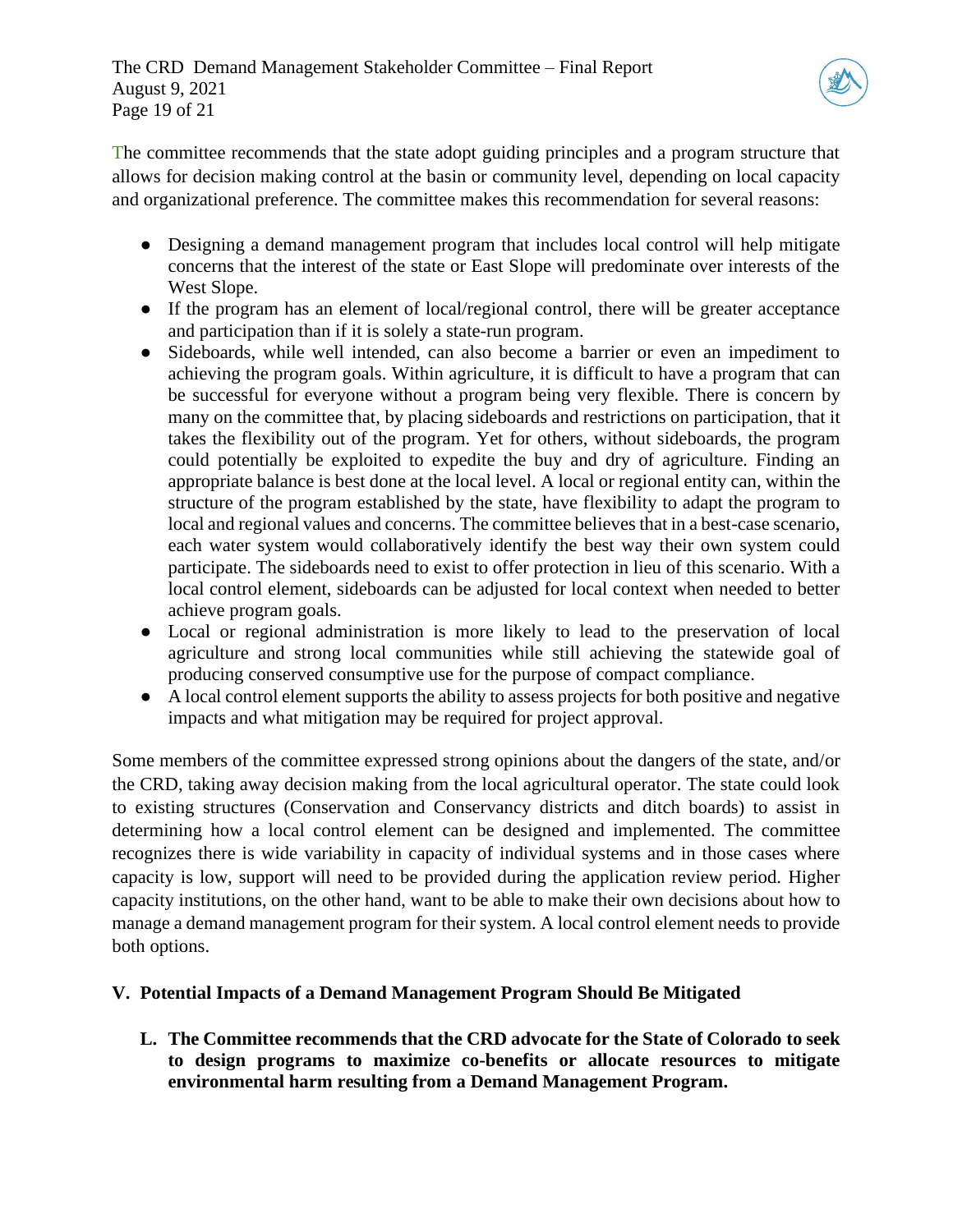

### Background:

There was unanimous agreement on this recommendation.

The committee understands that the West Slope economy is inextricably linked to water and the health of the environment. Without healthy river systems, many local economies on the West Slope which are dependent on agriculture and/or recreation-based tourism will collapse. The committee recommends using science and facts, not emotions or perceptions, to guide the design of a project that results in co-benefits including, but not limited to protection for riparian and aquatic habitat, fish species, and in-stream flows. The CRD should advocate to the state to make resources and tools available for projects to understand and develop mechanisms for minimizing harm and maximizing benefits.

# **M. The committee recommends that any Demand Management Program include requirements for funding mitigation of the adverse secondary impacts to regional economies that may result from a Demand Management program.**

#### Background:

There was unanimous support for this recommendation as well as agreement on how challenging successful implementation of these types of programs can be.

Sustaining the link between the agricultural sector and vibrant rural communities on the West Slope was critical to the committee. The committee viewed prolonged drought and involuntary curtailment as a worst-case scenario to the West Slope communities. A demand management program also has the potential to have an economic impact on the West Slope. The committee recommends an economic mitigation program be established to mitigate negative economic impacts.

However, the committee has experience with ineffective mitigation funds that do little to support those most impacted by economic downturns. The committee recommends that a program direct resources and/or partner with existing programs and departments with a track record of offering support for agricultural producers, drought resilience, and economic resilience.

# **N. The Committee recommends a Demand Management Program incorporate an adaptive management approach to accommodate learning, new information, and changes in conditions.**

#### Background:

There was unanimous agreement on this recommendation.

Given a demand management program is a new concept and even if found feasible will likely get things wrong, which will require modifications in the future. The committee feels strongly that the